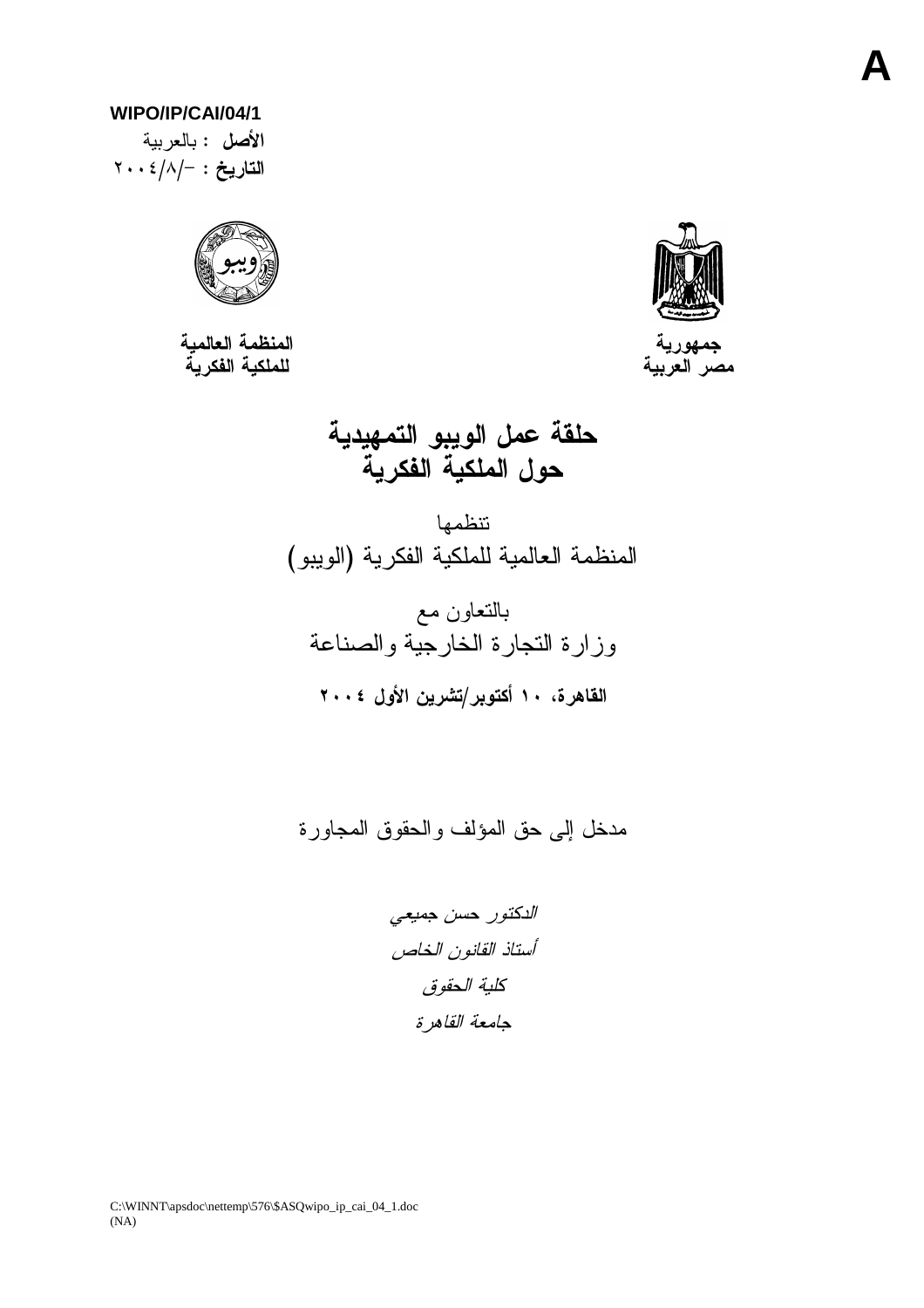## القسم الأول حق المؤلف

# الفصل الأول طبيعة حقوق المؤلف

أثارت طبيعة حقوق المؤلف جدلا بين الفقهاء بالنظر إلى أن هذا الحق يحتوي عنصــــرين يبـــدوان و للوهلة الأولى متعارضين و هما الحق المالي والحق الأدببي . و من منطلق هذا الخلاف الفقهي فإننا نجد أن بعض الفقهاء قد ذهب إلى أن حق المؤلف يعد من الحقوق الشخصية بينما ذهب البعض الآخر إلى اعتبار ، حق ملكية , بينما اتجه فريق آخر من الفقه إلى اعتبار ، ذو طبيعة مختلطة .

# النظرية الأولى اعتبار حق المؤلف من الحقوق الشخصية

أو لا : المبادئ الأساسبة للنظر بة :

ظهرت هذه النظرية على يد الفقيه "كانت ", حيث ذهب ۖ إلى أن المصنف الأدبي يعتبر جـــزءا مـــن شخصية المؤلف يختلط بها ولا يمكن فصله عنها . هذا و قد هاجم أنصار هذه النظرية ما ذهب إليـــه فريق أخر من الفقهاء من اعتبار حق المؤلف حق ملكية , ذلك أن المصنف الذهني لا يمكن اعتبـــار ه من الأموال , وإنما هو جماع ۖ أفكار وخيال المؤلف الذي يقوم بالتعبير عنها في الشكل الذي يــــراه و يعتقد به . و هكذا و حيث أن هذه الأفكار نتصل اتصالا وثيقا بشخص الذي صدرت عنه فـــإن ذلـــك يؤدي إلى أن نتوفر لها ذات الحرمة و ذات الحماية التي يقررها القانون للشخص نفسه في شأن حماية كيانه المادي و الأدببي .

ثانيا : نقد نظر ية اعتبار حق المؤلف من الحقوق الشخصية : أدى الأخذ بهذه النظرية إلى اعتبار أن حق المؤلف جزء لا يتجزأ من شخصيته و بالتالي فهو لا يقبل الحوالة أو الحجز عليه, وهو ما يعني أيضا أن العلاقة بين المؤلف و مصنفة لا تتقطع بالنشر . على أنه و بالرغم من الوجاهة الظاهرية لهذه النظرية, إلا أنه قد أخذ عليها أنها أهملت العنصر المالي في هذا الحق, وهو ما يبن مما انتهت إليه من عدم قابلية حق المؤلف للحوالة بالنظر إلـــي ارتباطـــه بشخصية المؤلف. ومما لا شك فيه أن هذا الأساس وهذه النتائج لا يمكن القبول بهما, خصوصــــا وأن الفقه والقضاء قد استقرًا على أن للمؤلف أن يتقاضى مقابلا ً في مقابل ما يعود على الغير مـــن فائـــدة نتيجة استغلال هذا الحق أو الاستفادة منه بأي طريق من الطرق. ويعني ذلك بالضرورة وجوب القبول بصحة حوالة العنصر المالي من حق المؤلف, أي بتنازله عن جانب من هذا الحق.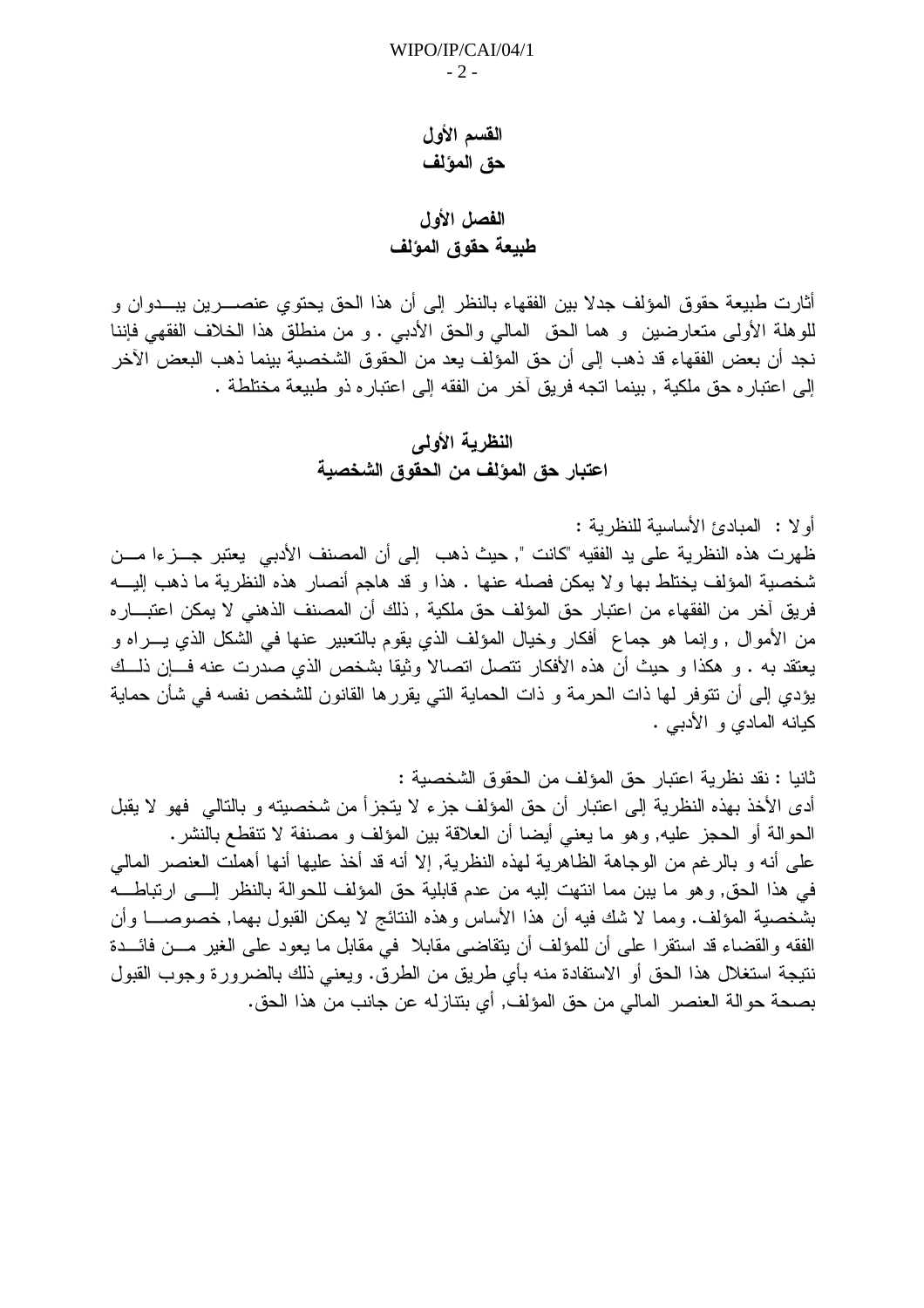## النظرية الثانية <u>" اعتبار حق المؤلف حق ملكية "</u>

أولا :المبادئ الأساسية لنظرية الملكية .<br>تقوم هذه النظرية على أساس أن حق المؤلف ليس إلا حق ملكية له نفس خصائص هذا الحق الأخير سواء من حيث القدرة على استعماله أو استغلاله أو التصرف فيه . و لقد استهدفت هذه النظرية تحقيق ذات الحماية و الاحترام المقرر ان لحق الملكية لذلك الحق الجديد " حق المؤلف " . لذلك فقد قيل بحق أن " نتاج الذهن ملكية مقدسة" . على أنه و بالنظر إلى اختلاف طبيعة محل حق المؤلف عن الطبيعة المادية للأشياء التي تعــد محـــلا لحق الملكية التقليدي , فقد ذهب بعض الفقه إلى أن ملكية حق المؤلف ملكية خاصة تتطلــب تنظيمـــا خاصا يختلف عن التنظيم القانوني المطبق على ملكية الأشياء المادية.

#### ثانيا : نقد نظرية الملكية

يرجع الانتقاد الرئيسي لهذه النظرية إلى أن وصف حق المؤلف بالملكية الأدبية هو وصف وارد على سبيلٌ المجاز , فالملكية ترد بحسب الأصل على الأشياء المادية , فإذا كان من المقبول أن نعتبر الحق الوارد على العنصر المالي لحق المؤلف بأنه من قبيل الملكية فإن ذلك لا يمكن القبول به فيما يتعلق بالحق الأدبي .

و بالرغم من أن بعض ۖ أنصارٍ نظرية الملكية يرون أن الاعتراف بالحق الأدبي ۖ – و هو الحق الذي لا ينفصل عن شخص المؤلف — يستلزم تطبيق قواعد خاصة بهذا النوع من أنواع حقوق الملكية , إلا أن هذا الرأى قد انتقد على أساس أنه يؤدي إلى تشويه حق المؤلف و يعوق تحقيق الهدف منه . لذلك بتجه الناقدون لهذه النظرية إلى أنه و بالنظر إلى أن الفرق الأساسى بين حق الملكية و حق المؤلف يكمن في طبيعة الحق ذاتها , لذلك فإنه يجب القبول بأن لحق المؤلف خصائص خاصة بسبب العمل الذي يرد عليه , و بالنالي لا نقوم الحاجة إلى إدراجه في نطاق حق الملكية .

و لعل النقد السابق هو الذي دفع المشرع في مصر إلى العدول عما ورد به نص المادة ١٢ من النقنين المدنى القديم و الذي جاء بأن حق المؤلف " حق ملكية " , لذلك فقد ورد نص المادة ٨٦ من النقنين المدنى الحالي بأن : "الحقوق التي ترد على أشباء غير مادية تنظمها قوانين خاصة ".

## النظرية الثالثة نظرية حقوق الملكية الفكرية

أو لا:المبادئ الأساسية للنظر ية: تقوم هذه النظرية على أساس من أن حق المؤلف لا يمكن اعتبار محقا شخصيا كما أنه لــــيس حـــق ملكية عادية و إنما هو حق جديد يقوم على النفرقة بين المادة والفكر في إطار حق الملكيـــة. و قـــد انطلق أنصار هذه النظرية استنادا على ما وجهوه من نقد إلى النقسيم النقليدي للحقــوق إلـــي حقــوق شخصية و حقوق عينية بما يتعارض مع استيعاب ظهور حقوق جديدة مثل حق المؤلف وحق المختر ع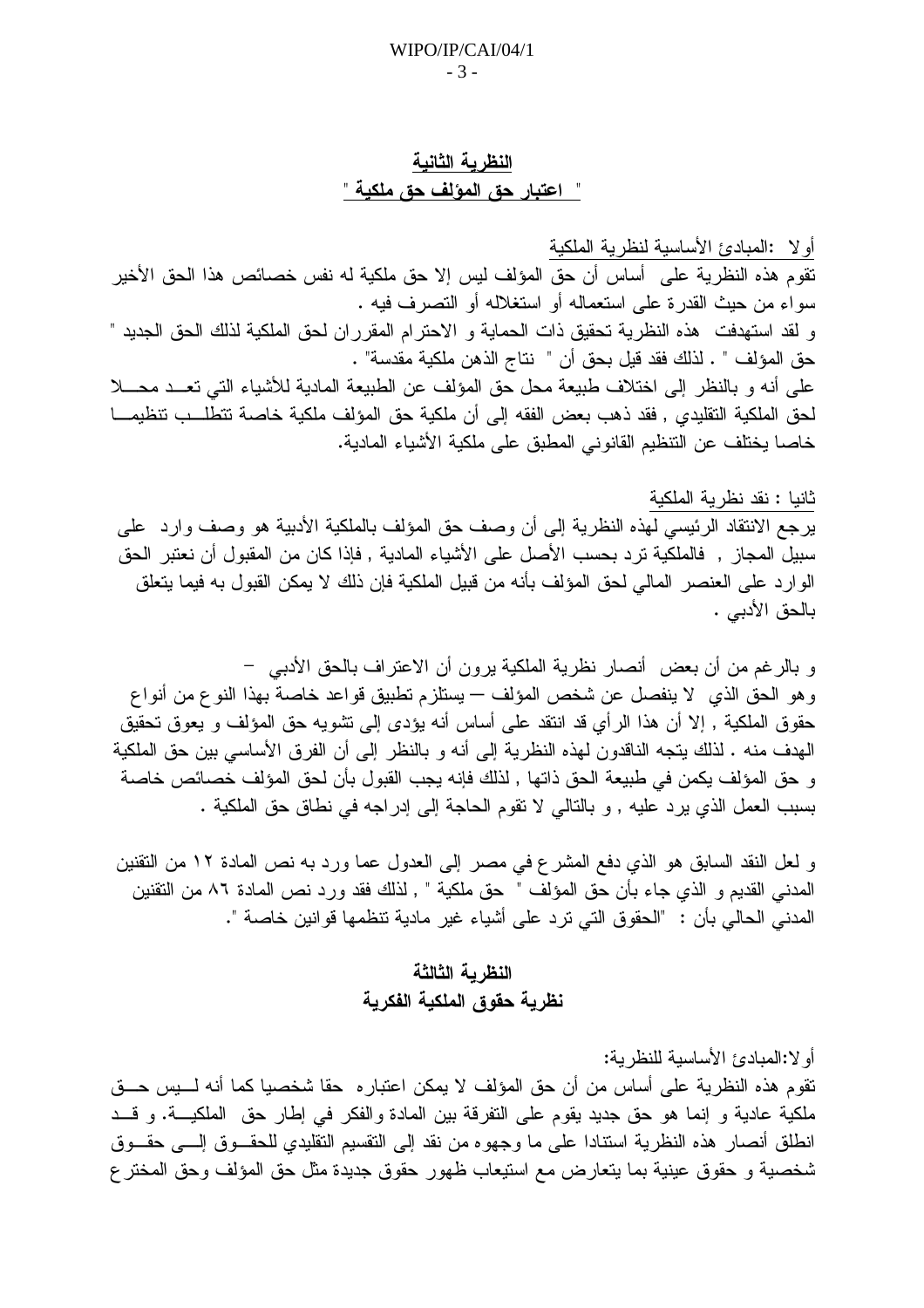على براءة الاختراع . و مما سبق انتهى هذا الفقيه إلى ضرورة القبول بطائفة جديدة مـــن الحقـــوق أطلق عليها " الحقو ق الفكر ية " محلها ليس شيئا ماديا و إنما " الأفكار " .

ثانيا : نقد نظر بة الحقوق الفكر بة: بالرغم من أن نظرية الحقوق الفكرية هي في ذاتها مبتكرة , و أنها قد أدت إلى الإعلاء من قيمة العمل الذهني , إلا جانب كبير من الفقه قد ذهب إلى القول بأن دمج الحقوق الأدبية و الحقوق المالية في حق واحد يخلط بين هذين النوعين من الحقوق اللذين و إن انفقا في بعض الجوانب فإنهما يختلفان في جو انب اُخر ي .

## النظرية الراجحة نظرية ازدواج طبيعة حق المؤلف

أو لا :المبادئ الأساسية لنظر بة الاز دو اج يقوم الاتجاه الغالب في الفقه على أن حق المؤلف ليس حقا واحدا , و إنما ينقسم إلى حقين أحدهما مالي و الثاني أدبي . ولقد أيدت محكمة النقض الفرنسية هذا الرأي عندما صدر حكمها الشهير في قضية " لوكوك" بنقرير ازدواج حق المؤلف , و ما جاء في هذا الحكم من أن هذا الحق يتكون من عنصــــرين هما الحق في الاستغلال المالي الذي يتقرر للمؤلف و لأسرته بعد وفاته , و يخضع بالتـــالي لقواعـــد القانون المدنى شريطة أن نكون منفقة مع الطبيعة الخاصة لهذا الحق .

و هكذا فإنه و استنادا إلى حق المؤلف المالي فإن المؤلف يتمتع بحق مانع استئثاري يتصل بســلطته في طبع ونشر مصنفه — الذي لا يمكن أن ينشر دون رضائه — وهو ما يخوله الحصول على المنافع المالية المترتبة على ذلك الاستغلال . و لما كان هذا ا الحق ذو طابع مالي فإنه يكون قابلا للتنازل عنه أثناء حياة المؤلف كما أنه بنتقل إلى ورثته بعد وفاته .

أما الحق الآخر الذي يتمتع به المؤلف فهو الحق الأدبي و الذي يتضـــمن الامتيـــازات ذات الطبيعـــة الشخصية و الأدبية. و في هذا الصدد يفرق بعض أنصار هذه النظرية" بين المؤلف الذي يتنازل عن بعض الطبعات مـــن مصنفه وذلك الذي يتنازل تناز لا كاملا عن حقه على المصنف : ففي الفرض الأول يبقـــي المؤلــف مسيطرا على المصنف بما يمكنه من تعديله أو حتى تدميره . أما في الفرض الثاني فإن المؤلــف لا يحق له تعديل أو تدمير مصنفه .

ثانيا :نقد نظرية ازدواج الطبيعة القانونية لحق المؤلف : لقد أدى نغليب الحق المالي على الحق الأدبي في هذه النظرية إلى النضحية بمصالح المؤلف, إذ نؤدي النظرية السابقة في حالة الحوالة الكاملة للحق في الاستغلال المالي إلى حرمان المؤلِّــف مـــن حـــق النعديل والحق في سحب المصنف من النداول أو من حقه في ندمير ه, بالرغم من أنه كان من الممكن لمهذه النظرية أن تعترف للمؤلف بهذه الحقوق مع نقرير تعويض مالي لمن تم النتازل له عـــن الحـــق المالي له عن الأضرار التي قد تلحق به.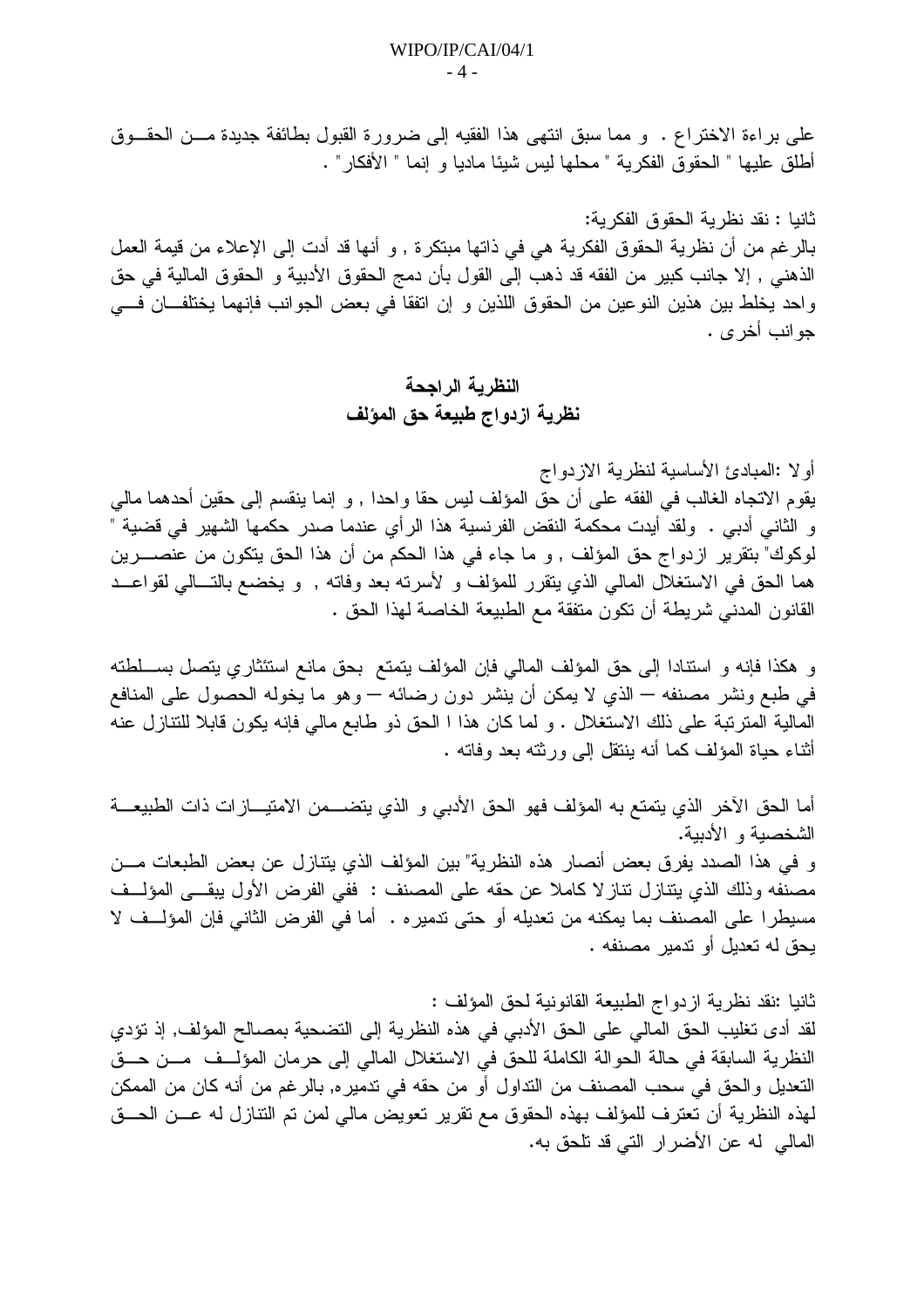أما بالنسبة لما تبنته هذه النظرية من إناحة استمرار الحق الأدبي لصالح الورثة بعد وفاة المؤلف , فإن هذا النصور قد بسمح للورثة بنشويه المصنف مما بشكل اعتداءا على الحق الأدبى للمؤلف و بالنسالي إهدار جوهر هذا الحق و الذي نعد وظيفته الأساسية الدفاع عن شخصية المؤلف من خـــلال حمايــــة المضمون الأدبي للمصنف .

### ثالثا : الدفاع عن النظرية :

١- وضع الحد الفاصل بين الحق الأدبي و الحق المالي :

حاول بعض الفقه إصلاح هذه النظرية في مواجهة الانتقادات التي وجهت إليها . لذلك فقد قام بإيضاح الحد الفاصل بين الحق الأدبي والحق المالي معطيا الأولوية للحق الأدبي . و لقد ذهب هذا الجانب من الفقه إلى أنه و في المراحل الأولى و التي نتمثل في قيام المؤلف بكتابة مصنفه و إعداده للنشر فسإن الحق الأدبي يقوم منفردا بحيث لا يكون فيها وجود للحق المالي . أما في المرحلة التي يكون المؤلــف فيها قد قام بنشر مصنفه , فإن الحق المالي للمؤلف يقوم بحيث يمكنه النتازل عنه إلى الغير . على أنه و في هذه المرحلة الأخيرة , فإن تعاصر الحقين لا ينتقص من سلطة المؤلف في أن يعدل مصنفه أو يعيد نأليفه من جديد بالإضافة إلى حقه في منع كل تحريف أو تشويه للمصنف, ذلك أن المجد والشهرة أو ما يترتب عن الحق الأدبي من مزايا أو من تبعات لا يقل منفعة عن الحق المالي.

٢– انتصار نظرية ازدواج الطبيعة القانونية لحق المؤلف يتجه معظم الفقه إلى أن هناك تطابقا بين شخصية المؤلف وبين المصنف . فالكتاب على سبيل المثال ليس سلعة يتم بيعها , وإنما يتعلق التصرف فيه بتمكين للغير في اســـتعمال بعض سلطات المؤلف بما لا يرقى إلى حد النتازل عن الحق الأدبى . لذلك فإن الناشر و إن انتقل إليه الحق في الاستغلال المالي , إلا أنه لا يمكن اعتبار ه مشتريا للحق الأدبي. و يستفاد مما تقدم أنه علـــي الناشر احترام " النسخة الأصلية " التي سلمها له المؤلف , مما يعني أنه لا يستطيع أن يقوم بالتعديل أو بالحذف في المصنف .

ويترتب على هذا أن أهم خصائص الحق الأدبي للمؤلف نتركز في الدوام وعدم القابليــــة للتصــــــرف, وذلك استنادا إلى أن هذا الحق يتعلق بالاحترام الواجب لشخص الإنسان, و لقد رفضت هذه النظرية تشبيه حق المؤلف بالملكية. لذلك فإن النزرام الناشر باحترام اسم المؤلف ينجم عن "حق الأبوة علـــى المصنف". كذلك فإن الحق الأدبي يرتبط به "الحق في احترام المصنف" بما يؤدي إلى عدم إمكان قيام الناشر بتعديل المصنف بالحذف أو بالإضافة أو بأي نشويه آخر .

وحيث أيد القضاء الفرنسي حماية حق المؤلف ضد كل تشويه أو تحريف, فإن الفضل برجع لمحكمة النقض الفرنسية في ظهور نظرية الازدواج في مجال حق المؤلف , حيث أنها اعترفت بــالازدواج واستقرت على الاعتراف به في جميع أحكامها .لمهذا و في حكمها الشهير "دعوى لكـــوك" والســــالف الإشارة إليها, صدر حكم محكمة النقض الفرنسية بعد تحليل عميق ودقيق لطبيعة حق المؤلف بتأييــد از دو اج حق المؤلف.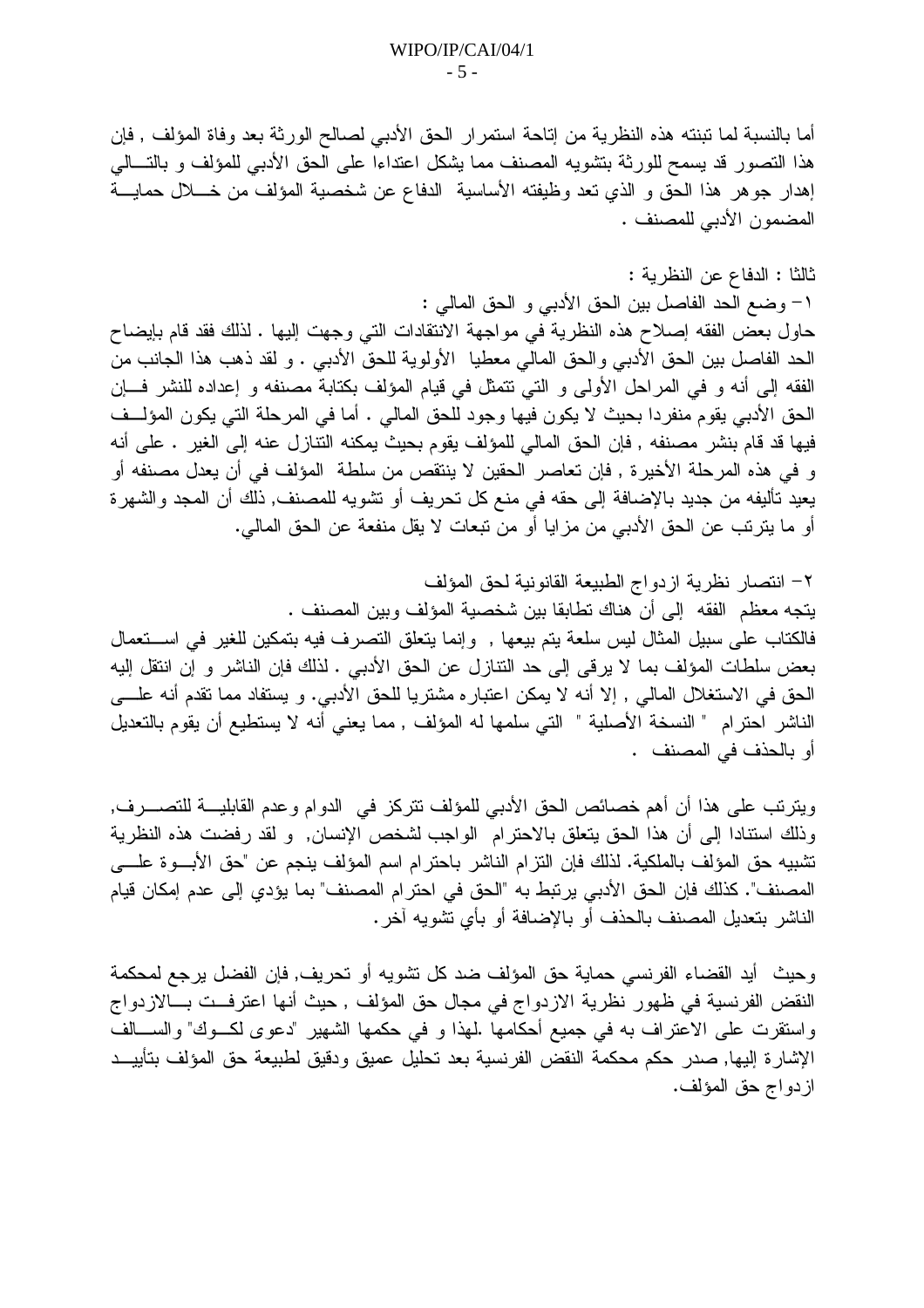#### الفصل الثاني

شروط حماية حقوق أصحاب المصنفات

حتى يمكن لصاحب أي عمل أدبي أو فني أو علمي أن يدعى بأنه مالك لمصنف محل حماية قانونيـــة ونتقرر له بموجب القانون حقوقا أدبية و مالية مرتبطة بملكيته لهذا المصنف, فلا بد أن يتمتع العمـــل الذي يقوم به الشخص بوصف المصنف وفقا للنحديد و الشروط التي ينظمها القانون. وفي هذا الصدد وبهدف الإيضاح ومنع اللبس فإنه بلزم تحديد الأثر القانوني المترنب على الإجراءات الشكلية كالإيداع ونسجيل المصنفات الذي قد يتصور البعض أنه شرط من شروط نقرير الحق وإضفاء الحمايــــة علــــي المصنفات. و ننتاول في هذا الفصل هاتين المسألتين على التوالي.

### المبحث الأول

الشروط اللازمة لتمتع الإعمال الفنية و الأدبية بوصف المصنف محل الحماية القانونية

استقرت التشريعات المقارنة و وردت الاتفاقيات الدولية على استبعاد مجـــرد الأفكـــار والإجـــراءات وأساليب العمل و المفاهيم الرياضية من مجال المصنفات محل الحماية القانونية بموجـــب تشـــريعات حماية حق المؤلف<sup>(י)</sup> ,و هو ما يوجب تحديد المقصود بالمصنف (الفرع الأول). و بالإضافة إلى هــذا فإن حماية النتاج الذهني لأحد الأشخاص تقتضي وضع ضابط للمقصود بذلك حتسى يمكـــن إضــــفاء الحماية على العمل الذي يتميز بما بذله أحد الأشخاص من جهد و ما حققه من إضافة في مجال مـــن مجالات الفنون أو الأداب أو العلوم (الفرع الثانبي).

### الفرع الأول

### اشتراط أن يكون العمل من إنتاج الذهن أيا ما كانت طريقة التعبير عنه

من أجل تحديد المقصود بالمصنف فإن التشريعات و الإنفاقيات الدولية تضع ضابطا عاما للأعمال التي نعتبر من قبيل المصنفات و نلحق عادة بذلك بعض الأمثلة التي توضح هذا الضابط . لذلك فقد ورد في الفقرة الأولى من المادة الثانية من إنفاقية برن أنه نشمل عبارة المصنفات الأدبية و الفنية :"كل إنتاج في المجال الأدبي و العلمي و الفني أيا كانت طريقة أو شكل التعبير عنه".

ويبين من هذه النعريفات أن الشرط الأساسي و الضابط الرئيسي للتمييز بين المصنفات محل الحمايـــة وغيرها هو أن تكون هذه المصنفات من إنتاج الذهن في أي من المجالات الأدبية أو العلمية أو الفنية, وذلك بغض المنظر عن الشكل الذي تم التعبير من خلاله عن هذا الإنتاج أو طريقته . على أنه و بالنظر إلى اتساع نطاق هذا الشرط و عموميته فإن التشريعات الوطنية و الإتفاقيات الدولية تضع تعددا بالأمثلة الأكثر انتشارًا و معلومية للمصنفات محل الحماية حتى لا يثور الشك أو اللبس في شأن مدى إنطباق هذا الشرط عليها .

لذلك فقد أوردت الفقرة الأولى من المادة الثانية من إتفاقية برن الأمثلة التالية على المصنفات المتمتعة بالحماية: "الكتب والكتيبات وغيرها من المحررات, والمحاضرات والخطــب والمـــواعظ والأعمـــال الأخرى التي تتسم بنفس الطبيعة, والمصنفات المسرحية أو المسرحيات الموسيقية, والمصنفات التسي

<sup>(</sup>١) ورد بذلك صراحة نص الفقرة الثانية من المادة التاسعة من اتفاقية التربس و تحت عنوان : (العلاقة مع معاهدة برن).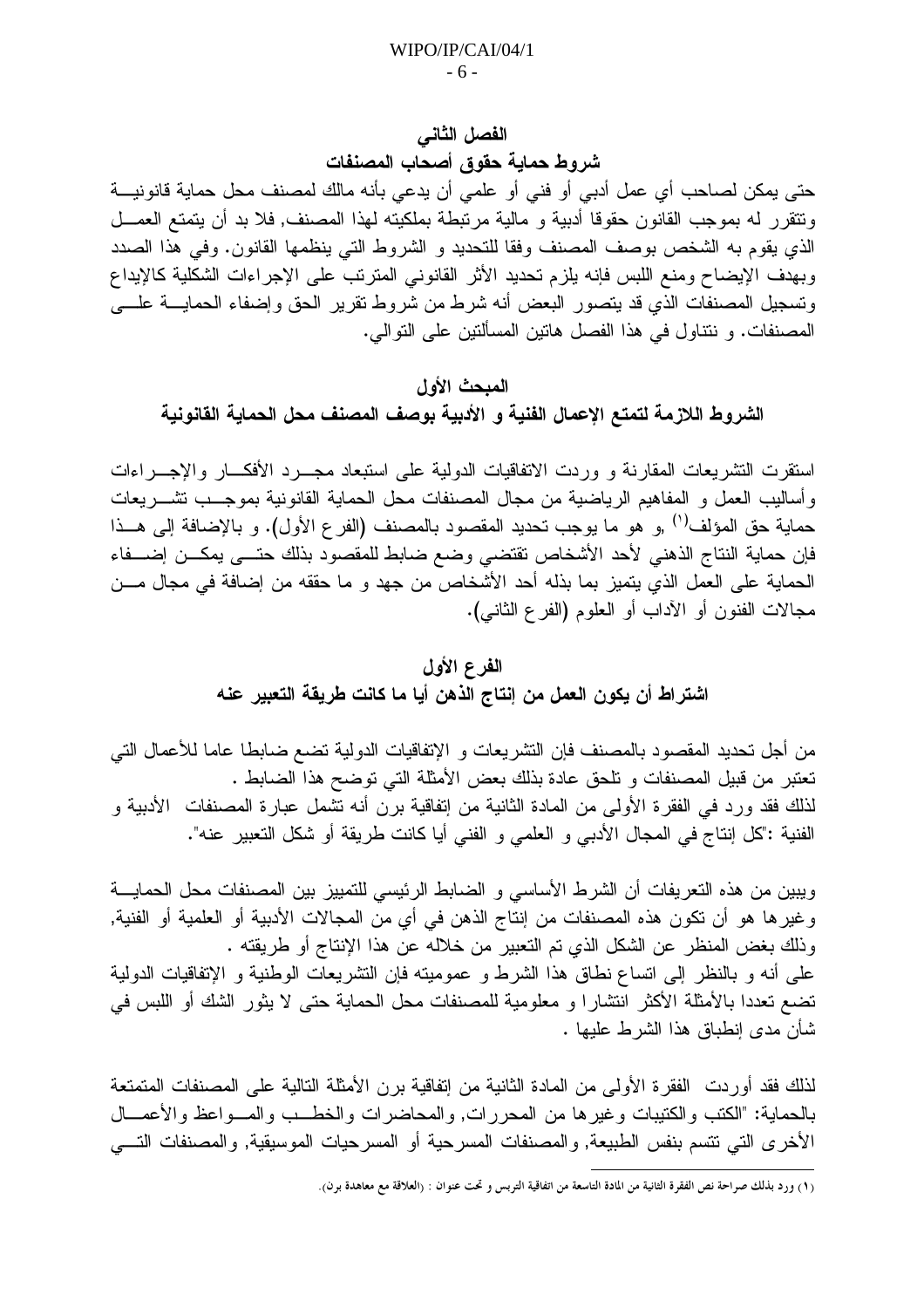نؤدى بحركات أو خطوات فنية والتمثيليات الإيمائية, والمؤلفات الموسيقية سواء اقترنت بالألفاظ أم لم نقترن بها, والمصنفات السبنمائية ويقاس عليها المصنفات التبي يعبر عنها بأسلوب مماثـــل للأســـلوب السينمائي, والمصنفات الخاصة بالرسم وبالتصوير بالخطوط أو بالألوان وبالعمارة وبالنحت وبسالحفر وبالطباعة على الحجر, والمصنفات الفونوغرافية, و يقاس عليها المصنفات التي يعبر عنها بأســلوب مماثل للأسلوب الفونوغرافي, والمصنفات الخاصة بالفنون التطبيقية, والصور النوضيحية والخسرائط الجغرافية والتصميمات والرسومات التخطيطية والمصنفات المجسمة المتعلقة بالجغرافيا أو الطبوغرافيا أو العمار ة أو العلوم".

ولقد جاء نص المادة ١٤٠ من القانون المصري الجديد منتهجا ذات منهج إنفاقية برن حيث أورد على وجه الخصوص مقدارا للمصنفات التي يضفي القانون الحماية على حقوق مؤلفيها .

و يلاحظ أن المشرع المصرى قد أورد بندا خاصا (الفقرة ١٣ مــن المـــادة ١٤٠) لتأكيــد إعتبـــار المصنفات المشتقة من المصنفات محل الحماية و ذلك دون الإخلال بالحماية المقرة للمصنفات الأصلية التـَّبي إشتقت منـها و ذلك علـِّي نـحو يطـابق مـا ورد بـه نص الفقرة الثالثة من المـادة الثانية من إتفاقية برن أبضا<sup>(٢)</sup> .

وبهدف تحديد المقصود بإنتاج الذهن محل الحماية و استبعاد ما لا يمكن إعتباره من قبيل المصنفات , فإن التشريعات الوطنية و الإتفاقيات الدولية تضع عادة نصوصا خاصة تحدد فيها ما لا يمكن اعتباره نتاجا ذهنيا أو مصنفا يخضع للمعيار العام و بالتالي لا نتبسط عليه الحماية<sup>(٣)</sup> .

لذلك فقد وردت الفقرة الثامنة من المادة الثانية من إتفاقية برن بأنه :"لا تنطبق الحماية المقررة في هذه الاتفاقية على الأخبار اليومية أو على الأحداث المختلفة التي تتصف بكونها مجرد معلومات صحفية" و وهو ما ورد به أيضا نص المادة (١٤١) من القانون المصرى الجديد .

كذلك أتاحت المادة (٢/ثانيا في الفقرة الأولى) من إنفاقية برن للدول الأعضاء أن تضـــمن تشـــريعاتها استبعادا جزئيا أو كليا لبعض ما يمكن إعتباره من قبيل المصنفات في ضوء المعيـــار العـــام و ذلـــك للاعتبار ات الخاصــة بكل دو لـة علـي حده . فجاء نص هذه المادة بأن :"تختص تشر يعات دو ل الإتحــــاد بالحق في أن تستبعد جزئيا أو كليا الخطب السياسية و المرافعات التي نتم أثناء الإجراءات القضــــائية من الحماية المقررة .........".

<sup>(</sup>٢)المصنف المشتق هو مصنف جديد يتم إدماج جزء أو كل من مصنف سابق فيه دون أي مشاركة من جانب مؤلف هذا المصنف الأخير . و على ذلك فإن مجرد تكرار ترديسـد ما جاء بمصنف سابق لا يعد مصنفا مشتقا و إنما يمثل اعتداء على حق مؤلف هذا المصنف الأخير .

و إذا كان المصنف المشتق يستلزم إبداعا شخصيا و إضافة من مؤلفه فإن الصور المعروفة في التشريع المصري للمصنف المشتق توضح هذه الإضافة و هي :

١–الإقتباس ADAPTATION : و يتم الإقتباس من خلال التحويل أو التلخيص كأن يتم إيجاز مؤلف سابق بأسلوب شخصي لمن قام بالتلخيص أو أن يتم تحويل المصنف الأدبي أو الفني من لون إلى لون آخر مثل تحويل القصة الأدبية إلى مسرحية أو فيلم سينمائي , و يعد هذا الجهد الذهني الحاص لمن قام بالتلخيص أو بالتلخيص أو التحويــــل هــــو الابتكار الذي يسمح بإضفاء الحماية على المؤلف .

٢–ترجمة المصنف إلى لغة أخرى غير التي كتب ها : و يتضح من هذا النموذج من نماذج المصنفات المشتقة مدى الجهد الذهنى بل و الإبتكاري الذي يقوم به مؤلف الترجمة مــــن خلال إحلال اللغة الجديدة محل اللغة الأصلية التي تم كتابة المصنف بما .

٣–الإضافة أو التعليق أو التنقيح , و لا تضفي الحماية على جهد من يقوم بذلك إلا إذا تمتع بالطابع الإبتكاري كما سيأتي بيانه ف هذا البحث .

و مما لا شك فيه أن المصنف المشتق لا يستأهل إلا حماية الجانب الإبداعي الإبتكاري الذي يخص مؤلفه ومثل إضاف العصف الأصلي , و يعـــني ذلـــك أن مؤلـــف المصنف المشتق يجب أن يحصل على موافقة صاحب المصنف الأصلي فيما يعد إعتداء على حقوق هذا الأخير و إلا خضع في شأن المسئوليتين المدنية و الجنائية للنصوص المنظمـــة للحماية و المسئولية في التشريع الخاص بحماية حق المؤلف بصفة خاصة و دون إحلال بأي أحكام أخرى تقرر هذه الحماية و تضع الجزاءات و تنظم التعويضات عـــن الإعتـــداء على حقوق المؤلف في أي تشريع آخر.

<sup>(</sup>٣) و يجدر بالذكر في هذا المقام أن مخالفة الإنتاج الذهبي الذي يعتبر من قبيل المصنفات للنظام العام الغرجا من جال المشروعية التي تتيح إضفاء الحمايسة عليب بالإضافة إلى خضوع العمل الذي تنحسر عنه الحماية إلى التجريم حينما تنطبق عليه النصوص العقابية.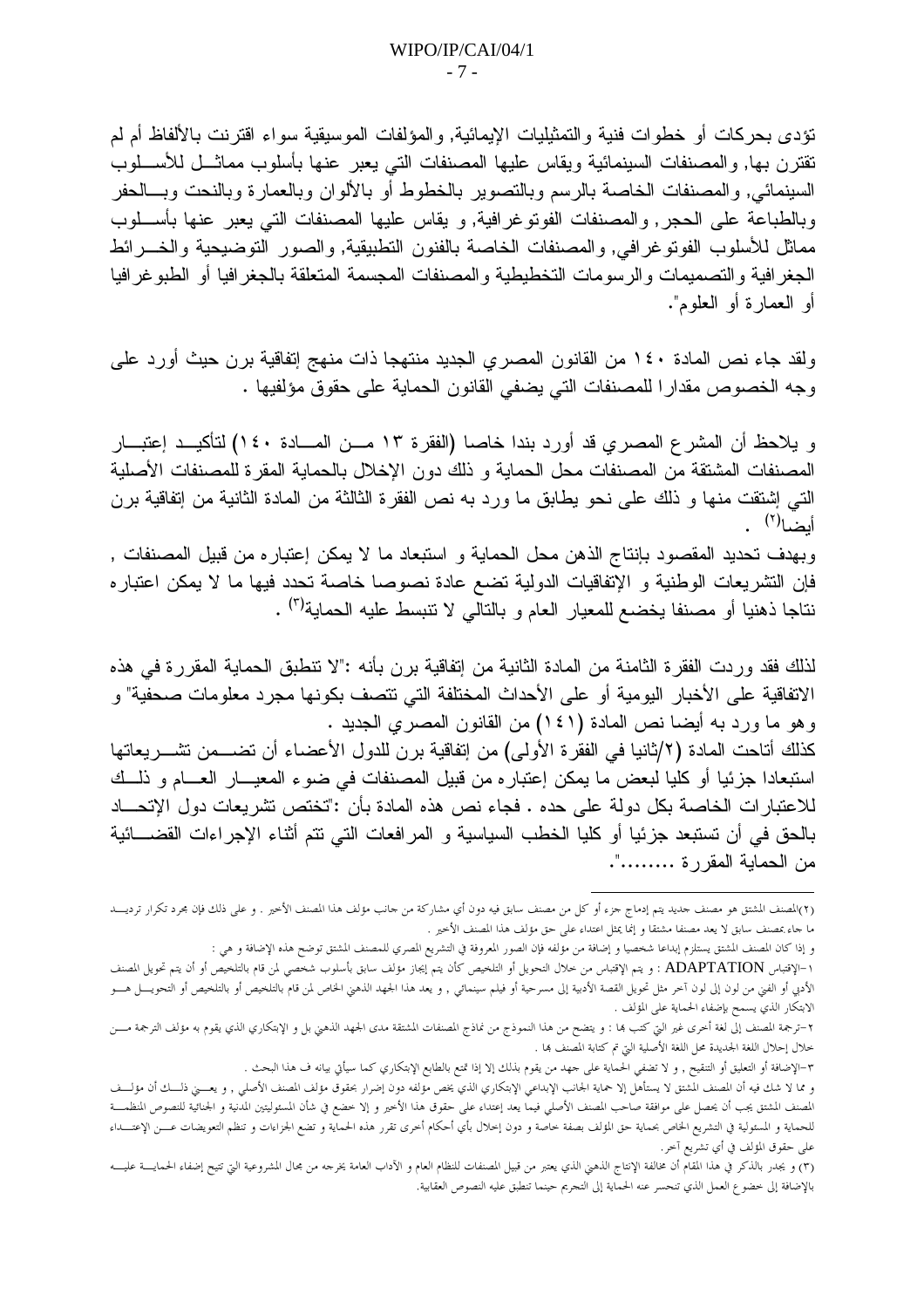و إعمالا لهذا النوجه فقد ورد نص المادة (١٤١) من القانون المصرى الجديد باستبعاد الوثائق الرسمية مثل نصوص القوانين و اللوائح و القرارات و الاتفاقيات الدولية و أحكـــام المحكمـــين و القــــرارات الصادرة من اللجان الإدارية ذات الاختصاص القضائي من الحماية المقررة بموجب القانون لحقــوق مؤلفي المصنفات .

وفي مقابل استبعاد بعض الأعمال التبي قد ينطبق عليها وصف المصنف إعمالا للمعيار العام من نطاق الحماية , فإن التشريعات الوطنية و الاتفاقيات الدولية قد نورد بين المصنفات محل الحمايــــة بعـــض الأعمال التبي لم نكن لندخل نطاق الحماية بشكل قاطع , و من ذلك ما ورد علمي وجه الخصوص بشأن برامج الحاسب الألبي و البيانات المجمعة .

لذلك فقد ورد صريح نص المادة العاشرة من انفاقية النربس بأنه :"١–تتمتع برامج الحاســـب الألــــي (الكمبيوتر) سواء أكانت بلغة المصدر أو بلغة الآلة , بالحماية باعتبارها أعمالا أدبية بموجب معاهــدة برن ١٩٧١ . ٢-يتمتع بالحماية البيانات المجمعة أو المواد الأخرى سواء أكانت في شكل مقروء أليا أو أي شكل آخر , إذا كانت نشكل خلقا فكريا نتيجة انتقاء أو ترتيب محتوياتها . و هــذه الحمايـــة لا تشمل البيانات أو المواد في جحد ذاتها , و لا تخل بحقوق المؤلف المتعلقة بهذه البيانـــات أو المـــواد ذاتها"(٤)

و لقد جاء القانون المصري الجديد في الفقرة الثانية من المادة (١٤٠)منضمنا حماية برامج الحاســب الألبي (و بعد أن كانت هذه الحماية أضفيت على البر امج بموجب نعديلات عام ١٩٩٢ وعـــام ١٩٩٤ على القانون رقم ٣٥٤ لعام ١٩٥٤ و الخاص بحماية حق المؤلف), كذلك وردت الفقرة الثالثـــة مـــن المادة (١٤٠) سالفة الذكر بحماية قواعد البيانات سواء كانت مقروءة من الحاسب الآلي أو من غيره .

## الفرع الثاني اشتراط أن يكون العمل مبتكرا

ورد نص الفقرة الأولى من المادة ١٣٨ من القانون المصرى الجديد و كما كان الشأن في نص المادة الأولىي من القانون الملغي (رقم ٣٥٤ لسنة ١٩٥٤) بأن المصنف هو : "كل عمل مبتكر أدبي أو فنـــي أو علمي". و هكذا أكدت هذه المادة أن شرط الابتكار هو شرط أساسي لإضفاء الحماية القانونية على المصنف . و قد أتى نص الفقرة الثانية من ذات المادة محددا المقصود بالابتكار بأنه :"الطابع الإبداعي الذي يسبغ الأصالة على المصنف"

هذا و لقد استقر الفقه المصرى على اعتبار الابتكار هو البصمة الشخصية للمؤلف علـــى المصـــنف باعتبار ه نتاجا ذهنيا خاصا بالمؤلف متميز ا عن غير ه .

<sup>(</sup>٤) تلتقى الفقرة الثانية من المادة العاشرة من إتفاقية التريبس مع الفقرة الخامسة من الثانية من اتفاقية برن و التي أضفت الحماية على مجموعة المصنفات الأدبيـــة أو الفنية لدوائر المعارف و المختارات الأدبية التي تعتبر إبتكارا فكريا بسبب إختيار و ترتيب محتويالها .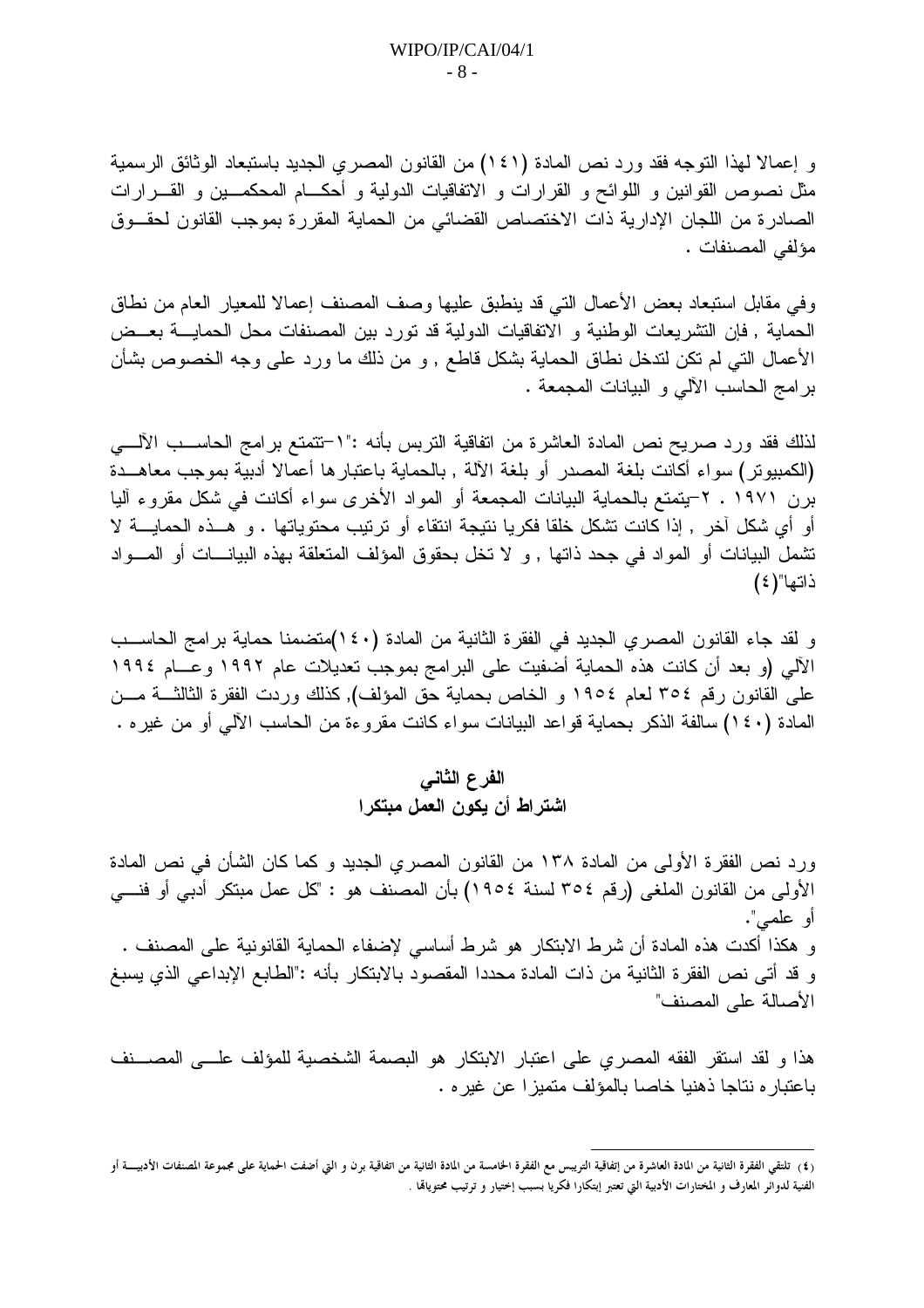و يلاحظ في هذا المقام أن تعريف المصنف و ما لحقه من اشتراط الإبتكار لم يتطلب شكلا خاصا أو طريقة معينة لعرض هذا الإبداع الذهني , بل أن طريقة العرض ذاتها قد نكون مصنفا كما هو الشأن في ترتيب أو تبويب البيانات كما سبق بيانه .

وفي هذا فلقد وردت أحكام القضاء المصري بأن "لا يكون للمؤلف على مصنفه حق المؤلف ولا يتمتع بالحماية المقررة لهذا الحق إلا إذا تميز المصنف بالابتكار الذهني أو الترتيب أو التتسيق أو أي مجهود أخر يتسم بالطابع الشخصي و يضفي عليه وصف الابتكار ". (٥)

وفي ضوء اتساع معيار الابتكار و عدم انضباطه على نحو دقيق فإنه من المستقر أن تحديد توافر هذا الشرط يخضع في الواقع العملي لسلطة قاضي الموضوع في تقريره .

هذا و يصادف تحديد الابتكار بالنسبة للمصنفات المشتركة المشتقة صعوبة خاصة في تحديــد مــدى مساهمة الشركاء في إعداد المصنف . و يلاحظ في هذا الخصوص أن المساهمــــــــة لا بد أن نكـــون ابتكارية حتى يعتبر المساهم مؤلفا للمصنف بحيث تستبعد المساهمات غير الابتكارية و الثانويــــة مــــن مجال الحماية(٦) .

### التمييز بين الإبتكار و مجرد الأفكار :

بالرغم من وضوح كون شرط الابتكار يعد شرطا أساسيا لاعتبار العمل من قبيـــل المصــــنفات إلا أن الخلط قد يقوم بين مجرد طرح الأفكار و بين الإنتاج الذهني الذي يمكن إعتباره من قبيل المصـــنفات محل الحماية القانونية . لذلك فقد ورد نص الفقرة الثانية من المادة التاسعة من إتفاقية التـــربس بـــأن: "تسرى حماية حقوق المؤلف على النتاج و ليس على مجرد الأفكار أو الإجراءات أو أساليب العمـــل والمفاهيم الرياضية ".

و لقد نلقف المشرع المصرى ذات المعيار الجديد بأن:"لا تشمل الحماية مجرد الأفكار و الإجـــراءات أساليب العمل و طرق النشغيل و المفاهيم و المبادئ و الاكتشافات و البيانات , و لو كان معبرًا عنهـــا أو موصوفة أو موضحة أو مدرجة في مصنف".

فكما سبق و أوضحنا فإن الإبتكار هو الإبداع الذهني الذي يعتبر بصمة شخصـــــية للمؤلـــف و نتــــاج مجهوده الذهني . أما الأفكار و مجرد البيانات المطلقة أو الإجراءات و أســـاليب العمـــل أو المفـــاهيم الرياضية المطلقة فليست إلا المادة الأولية المتاحة للجميع و التي لا يجوز الاستئثار بهــا أو الإدعـــاء بحق عليها . لذلك فإن الفكرة قد نظراً على ذهن عدد من الأشخاص في أماكن مختلفة و أزمنة مختلفة و لا يمكن حمايتها و إلا أغلق الباب على الإبداع ذاته . بل إن عدم حماية الفكرة هــو الــذى يتــيح اختلاف أسلوب علاجها في مصنفات مختلفة بأساليب و تعبيرات مختلفة يكون كل منها نتاجا ذهنيـــا و محلا للحماية بوصفه كذلك .

مدى إشتراط إفراغ نتاج الذهن في قالب مادي :

ره)المستشار عبد الحميد منشاوي , حق المؤلف و أحكامه طبقا للتعديلات الواردة بالقانون رقم ٣٨ لسنة ١٩٩٢ .

<sup>(</sup>٦)محمد سامي عبد الصادق , حقوق مؤلف المصنفات المشتركة , رسالة دكتوراه , جامعة القاهرة, .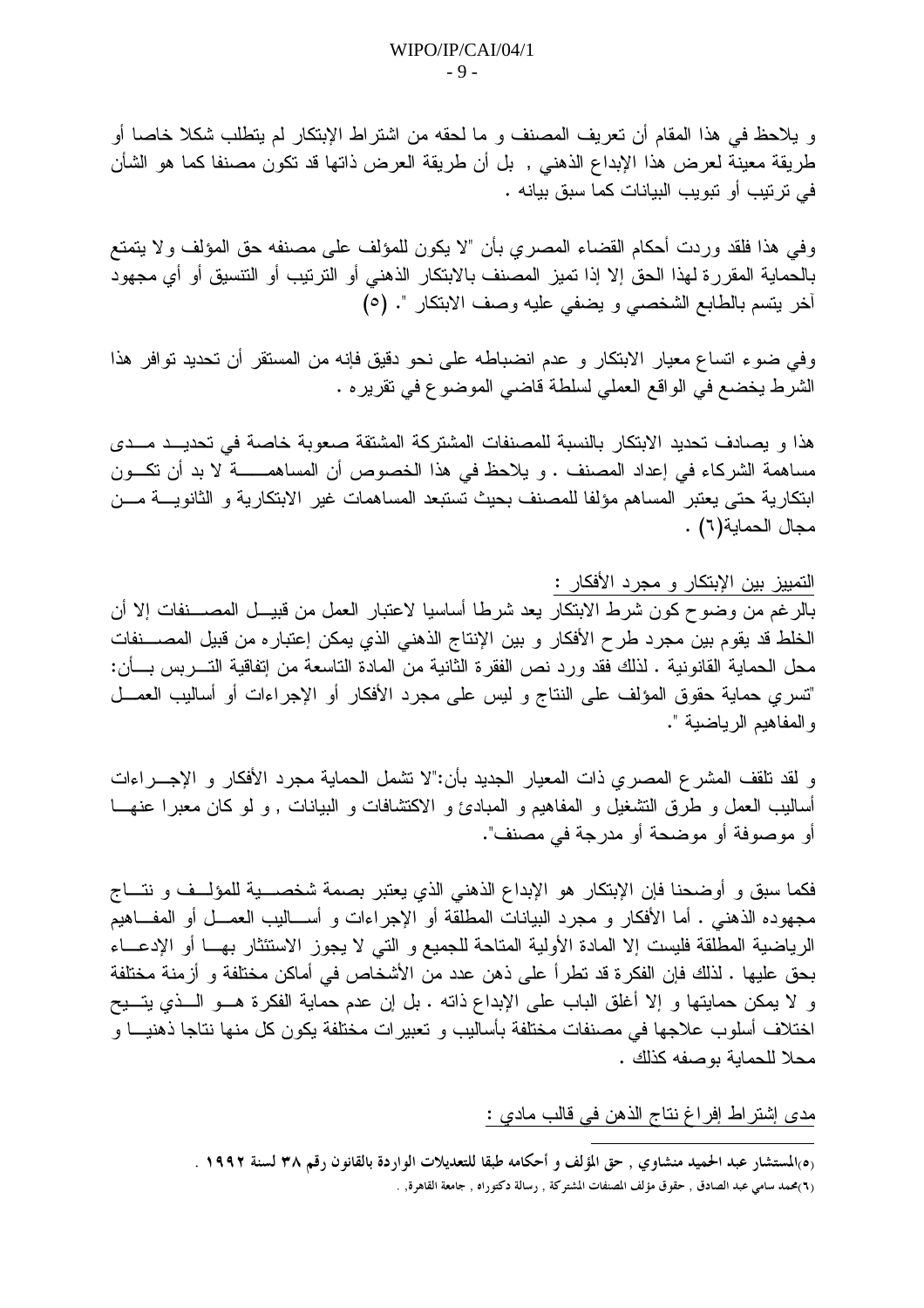يلحق بما نقدم من اشتراط الابتكار و استبعاد حماية الأفكار تطلب التعبير عن الأفكار محل الإبداع في شكل مادي ملموس . و في ذلك فقد ورد نص الفقرة الثانية من المادة الثانية من انفاقية بــــرن بأنـــــه: "تختص مع ذلك تشريعات دول الإتحاد بحق القضاء بأن المصنفات الأدبية أو الفنية أو مجموعة منهـــا لا نتمتع بالحماية طالما أنها لم نتخذ شكلا ماديا معينا".

هذا و قد يذهب البعض إلى نطلب إفراغ المصنف في شكل مادي و إخراجــــه إلــــي الواقــــع المــــادي الملموس كالكتابة في المصنفات الأدبية أو الصوت في المصنفات الموسيقية و هكذا . بل قــد يــرى المشرع ذاته و في ضوء نص المادة الثانية من إتفاقية برن سالفة الذكر أن عدم ظهور المصنف في شكل مادي يعني أنه لا يستأهل الحماية لأن المظهر المادي هو الذي يحقـــق الاســــتقرار للمصــــنف و خروجه من حيز المشروع إلى حيز المصنف المكتمل . بل يعتبر بعض الفقه أن العمل ما لم يفرغ في الشكل المادي يعد من قبيل الأفكار التي لا تتمتع بالحماية .(``)

و بالرغم من وجاهة ما نقدم من الرأي إلا أن صريح نص المادة الثانية من إتفاقية برن و صحيح فهم القانون يوضحان أن إفراغ العمل في شكل مادي لا يعد شرطا من شرائط إعتباره من قبيل المصنفات محل الحماية , ما لم يرد نصا تشريعيا يحدد ذلك . وبالنظر إلى أن المشرع المصرى أضفى الحماية على المصنف أيا ما كانت طريقة التعبير عنه, ومن

ذلك أن يكون النعبير شفاهة أو كتابة , فإننا نعتقد و عن يقين بأن إفراغ العمل نتاج الذهن فــي قالــب مادي لا يعد شرطا من شرائط اعتباره مصنفا محل حماية قانونية.

# المبحث الثاني عدم اعتبار الإجراءات الشكلية كالإيداع و التسجيل من شروط تقرير الحماية للمصنفات

وضعت المادة الخامسة من إتفاقية برن المبدأ الأساسي في حماية حقوق المؤلف الأدبية و المالية بــأن ألزمت الدول المشاركة فيها بتقرير تمتع المؤلف بكل الحقوق التي تخولها قوانين تلك الدول حاليـــا أو مستقبلا بالإضافة إلى الحقوق المقررة في إتفاقية برن . و ألزمت هذه المادة في فقرتها الثانية الـــدول الأعضاء بعدم إخضاع التمتع بهذه الحقوق أو ممارستها لأي إجراء شكلي (^).

(٨ )ورد نص المادة الخامسة من اتفاقية برن بأن :

٤– تعتبر دولة المنشأ

<sup>(</sup>٧)مختار القاضي , حق المؤلف , القاهرة , ١٩٥٨ ,

١- يتمتع المؤلفون , في دول الاتحاد غير دولة منشأ المصنف بالحقوق التي تخولها قوانين تلك الدول حاليا في تمتيح المستقبلا لرعاياها بالإضافة إلى الحقوق المقررة بصـــفة خاصة في هذه الاتفاقية , و ذلك بالنسبة لمصنفات التي يتمتعون على أساسها بالحماية بمقتضى هذه الاتفاقية .

٢– لا يخضع التمتع أو ممارسة هذه الحقوق لأي إجراء شكلبي , فهذا التمتع و هذه الممارسة مستقلات عن ولته من الم المصنف . تبعا لذلك , فإن نطاق الحماية و كذلك وسائل الطعن المقررة للمؤلف لحماية حقوقه يحكمها تشريع الدولة المطلوب توفير الحماية فيها دون سواه , وذلك بصرف النظر عن أحكام هذه الاتفاقية .

٣الحماية في دولة المنشأ يحكمها التشريع الوطني . و مع ذلك إذا كان المؤلف من غير رعايا دولة منشأ المصنف على العاسم بالحماية بمقتضى هذه الاتفاقية , فإنه يتمتسع في تلك الدولة بذات الحقوق المقررة لرعاياها .

<sup>(</sup>أ)بالنسبة للمصنفات التي تنشر لأول مرة في إحدى دول الإتحاد , الدولة المذكورة . و في حالة المصنفات التي تنشر في آن واحد في عدد من دول الإتحاد التي تمـــنح مددا مختلفة للحماية , الدولة التي منح تشريعها مدة الحماية الأقصر .

<sup>(</sup>ب) بالنسبة للمصنفات التي تنشر في آن واحد في دولة خارج الإتحاد و دولة من دول الإتحاد , الدولة الأخيرة .

<sup>(</sup>ج)بالنسبة للمصنفات غير المنشورة أو بالنسبة للمصنفات التي تنشر لأول مرة في دولة خارج الإتحاد أن تنشر في آن واحد في دولة من دول الإتحـــاد وفي دولـــة الإتحاد التي يعتبر المؤلف من رعاياها , و مع ذلك :

<sup>(</sup>١)إذا ما تعلق الأمر بمصنفات سينمائية يقع مقر منتجها أو محل إقامته المعتادة في دولة من دول الإتحاد , فإن هذه الدولة تكون دولة المنشأ .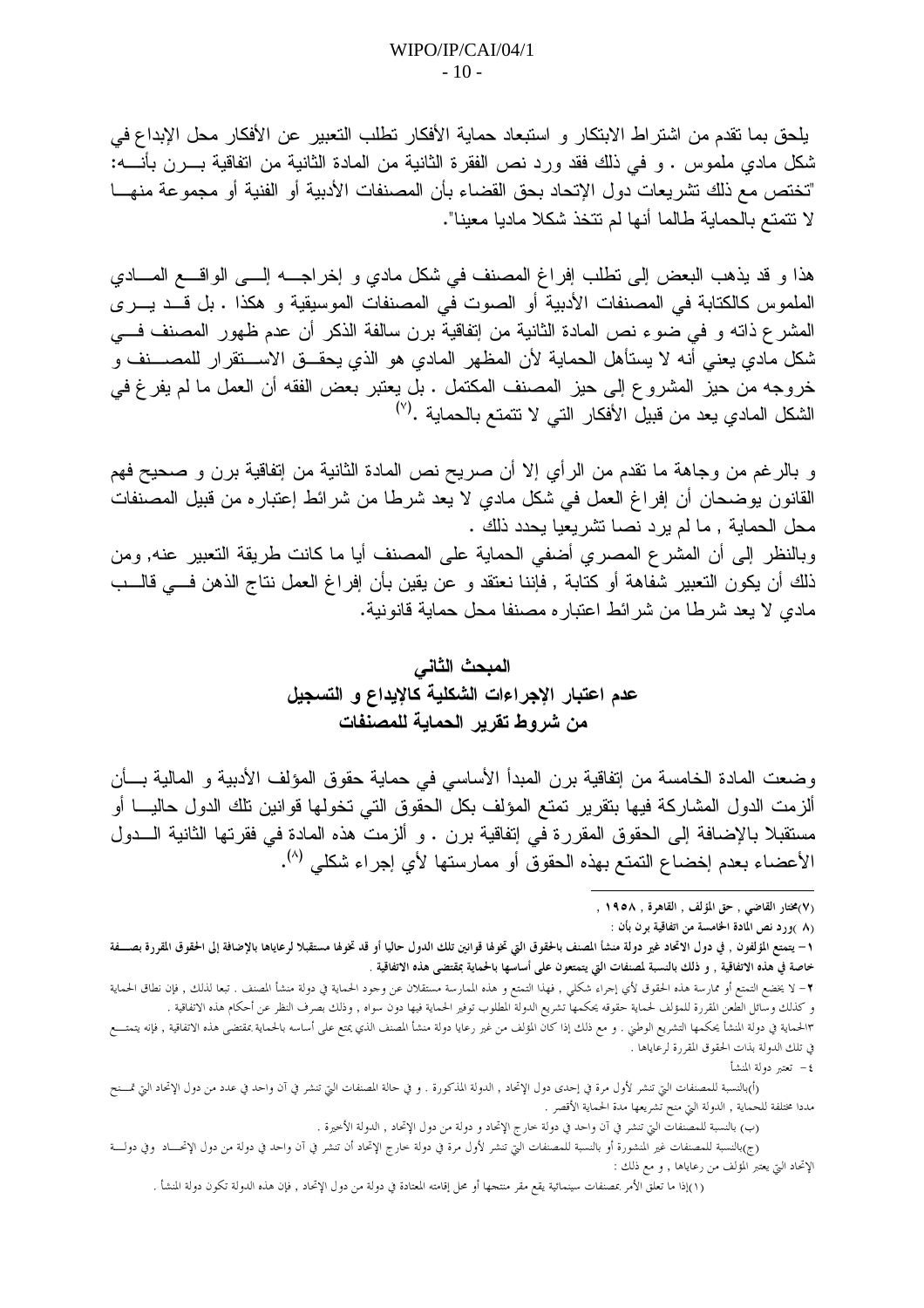و يفهم مما تقدم أن الإلزام بالإيداع الذي يرد في نصوص القانون أو في اللوائح التنفيذية لنسخة واحدة أو عدد من نسخ من المصنف لدى الجهة التي يتم تحديدها لا يجب أن يكون شرطًا من شروط اكتساب حقوق المؤلف الأدبية و المالية أو شرطا من شروط ممارستها . لذلك فإن ما ورد به نتظيم إيداع الكتب في مصر و الذي أصبح يقع على عاتق المؤلف و الناشر و الطابع متضامنين بعد أن كان يقع على عاتق الناشر وحده (و الذي إرتفع بعدد النسخ التي يجب إيداعها من خمس نسخ إلى عشرة نسخ) ليس المقصود به حرمان المؤلف من حقوقه الأدبية أو المالية أو اعتباره شرطًا من شروط اكتساب الحق . و إنما نم نتظيم الإيداع على هذا النحو قبل نوزيع المصنف أو عرضه للبيع بغرض حماية أصحاب الحق من خلال إثبات رقم الإيداع و تاريخه على المصنف بما ينشئ قرينة لمصلحة المودع ندل على أنه صاحب حق التأليف .

و مع ذلك فإن صاحب الحق الذي يثبت أن من بادر بإيداع المصنف أو تسجيله (كتابا كان أو برنامج حاسب ألى أو فيلم سينمائي) قد اعتدى على حقه الثابت , يمكنه أن يثبت ذلك و يقيم حجته عليه , فيثبت ملكيته بأي وسيلة من وسائل الإثبات . لذلك فقد استقر الفقه و القضاء في مصر على أنه لا يترتب على عدم الإيداع الإخلال بحقوق المؤلف التي يقررها القانون , و أنه يكفي لنشوء حق المؤلف على المصنف أن يضع المؤلف فيها مصنفه في صورة مادية تصلح للنشر أو الإتاحة و أن يتميز هذا المصنف بالإبتكار حيث أن هذا الإبتكار هو الأساس الذي تقوم عليه الحماية القانونية للمصنفات <sup>(٩)</sup>.

و بالرغم مما نقدم فإنه نجدر الإشارة إلى أن للإيداع و التسجيل أهمية عملية بالإضافة إلى القرينة التي ينشئها على ملكية المصنفات , ذلك أن التسجيل أو الإيداع يساعدان على توثيق المعرفة الفنية و الأدبية و العلمية اللذين توصلت اليهما أمة من الأمم و يعتبران أداة لمعاونة الباحثين عن المعرفة في اكتشاف و متابعة تطور هما .

### الفصل الثالث خصائص و مضمون الحقوق الأدبية و المالية للمؤلف

ينشأ الحق الأدبي بعد نشر المصنف لأن المصنف قيل نشر ، يكون ممتز جا بشخصية المؤلَّــف بمــــا لا بمكن فصله عنها.

وبينما لم يتفق الفقه على تعريف موحد للحق الأدبي بالنظر إلى اختلافه في تحديد طبيعته, فإننا وبالنظر إلى ما تبنيناه من ازدواج طبيعة حق المؤلف على مصنفه , فإننا نرى أن الحق الأدبي وباعتباره حقا متصلا بشخصية صاحبه فإن مضمونه هو تخويل المؤلف الســلطات اللازمـــة لحماية هذا الإبداع بوصفه جزءا من شخصيته . <sup>(١٠</sup>٠)

<sup>(</sup>٢) إذا ما تعلق الأمر بمصنفات معمارية مقامة في إحدى يقع في إحدى دول الإتحاد , فإن هذه الدولة تكون دولة المنشأ .

<sup>(</sup>٩ )أنظر المستشار عبد الحميد منشاوي , حق المؤلف و أحكام الرقابة على المصنفات طبقا للتعديلات الواردة بالقانون رقم ٣٨ لسنة ١٩٩٢ .

<sup>(</sup>١٠)تنتظم حماية حق المؤلف في مصر بموجب القانون رقم ٨٢ لسنة ٢٠٠٢ و الصادر في ٢ يونيو عام ٢٠٠٢ ملغيا بذلك القانون السابق رقـــم ٣٥٤ لســـنة ١٩٥٤ المعدل بالقوانين أرقام 1٤ لسنة ١٩٦٨ م و ٣٤ لسنة ١٩٧٥ و ٣٨ لسنة ١٩٩٢ و ٢٩ لسنة ١٩٩٤ بالإضافة إلى الاتفاقيات الدولية التي انضمت إليهسا مصـــر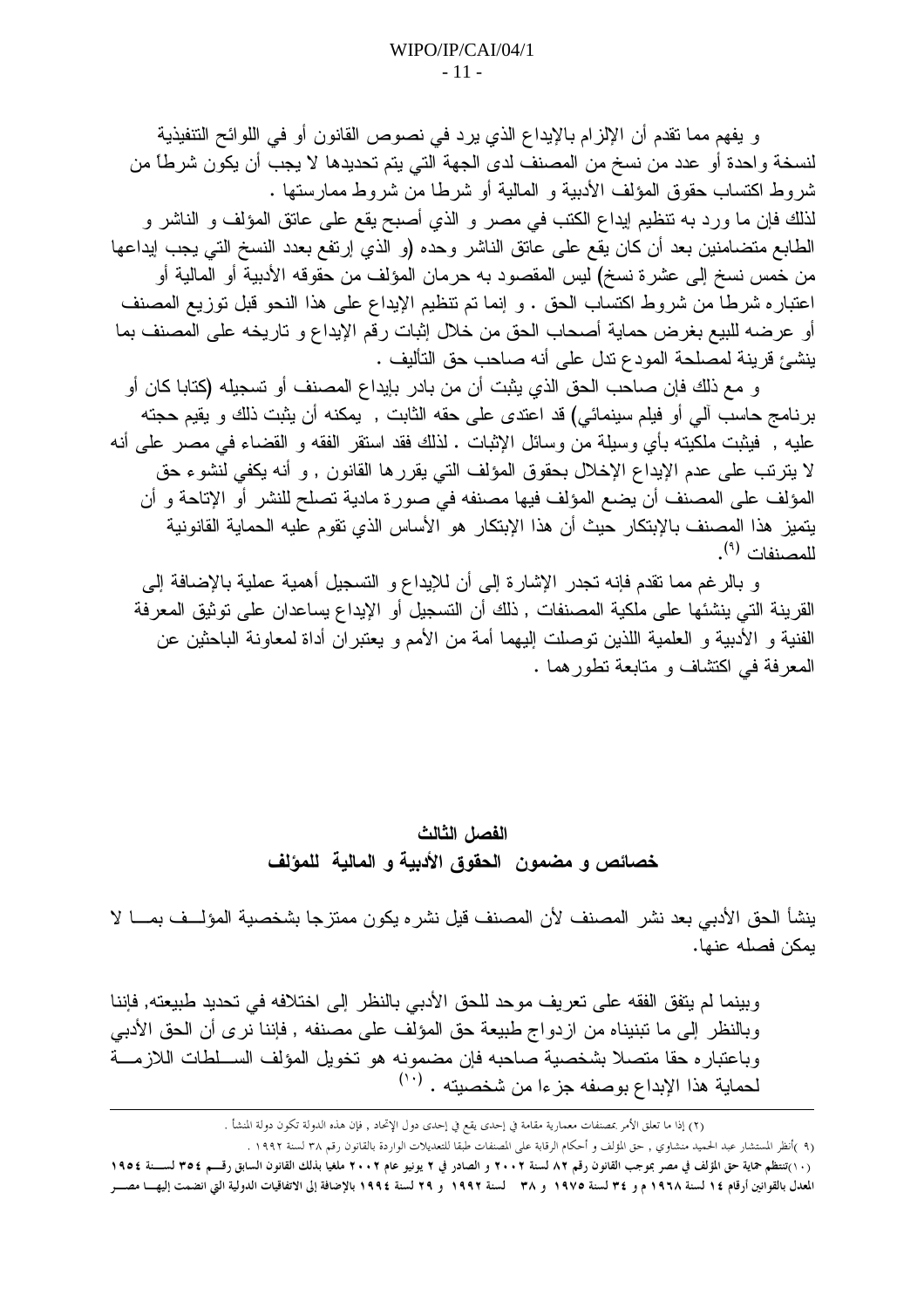وبالنظر إلى هذه الطبيعة و الهدف من الحق الأدبي للمؤلف يتبين لنا أن الحق الأدبـــي يتمتـــع بـــذات الخصائص التي نتمتع بها الحقوق اللصيقة بالشخصية بصفة عامة بحكم كونها حقوق غير ماليـــة ولا يمكن نقويمها بالنقود , لذلك فهي لا نقبل التصرف فيها ولا الحجز عليها كما لا نقبل النقادم ولا نتنقل البي الورثة .

ونكتفي في بيان هذه الخصائص بالإحالة إلى الورقة المعنونة : " النعريف بالتنظيم القـــانوني لحقـــوق الملكية الفكرية في مصر :النتظيم القانوني المخصص لحماية حق المؤلف و الحقوق المجـــاورة فـــي النظام القانوني المصري "

الفصل الثالث الحماية الدولية لحق المؤلف

مقدمة إن نطور النشريعات التي عرفتها البشرية منذ بدء الخليقة و حتى وقت غير بعيد لم يكن يعرف أي حماية مباشرة للحقوق المعنوية على وجه العموم أو لحماية حقوق الإنتاج الذهنبي على وجه الخصوص.

على أنه و مع النطور الصناعي و الحاجة إلى نمييز الإبداع في مجالات الإنتاج الصناعي لما له من تأثير على الاقتصاد و الدخل ثم و من بعد ذلك الشعور بذات الحاجة في مجالات الإبداع الذهني في مجالات النَّاليف و الفنون قد حفزت القضاء و النَّشريع بمساندة عظيمة من كتابات فقهاء القانون إلى استحداث الحماية الوطنية لحقوق المؤلفين و المبتكرين في ميادين التأليف و الصناعة على التوازي . ولا يبدو غريبا في ظل ما نقدم أن الحماية الدولية لحقوق المؤلف قد جاءت تالية على استقرار المبادئ الأساسية لتلك الحماية في تشريعات الدول الأكثر نقدما كل منها على حدة , إذ أن النطور الصناعي و النكنولوجي الذي صاحبه انساع المعاملات النجارية في ظل نيسير سبل المواصلات و الاتصالات قد أظهر الحاجة إلى وضع حد أدنى من القواعد الموحدة التي من شأنها نتظيم حماية حقوق الملكية الفكرية في شتى المجالات و على رأسها المجال النقليدي لنلك الحماية و المتمثل في حماية حقوق المؤلف .

أه لا اتفاقية برن لحماية المصنفات الأدبية و الفنية

بعد أن استقر ت مبادئ الحماية الأساسية لحماية حقوق المؤلفين على مصنفاتهم الأدبية و الفنية  $-1$ فقد ظهرت الحاجة إلى وضع ضوابط محددة و موحدة لتحقيق تلك الحماية على المستوى الدولمي .

وهي:اتفاقية برن:لحماية المصنفات الأدبية والفنية (وثيقة باريس عام ١٩٧١ )و انضمت إليها مصر بموجب القرار الجمهوري رقم ٥٩١ لسنة ١٩٧٦ والصـــادر في ١٣ يوليو ١٩٧٦ وأصبحت نافذة المفعول اعتبارا من السابع من شهر يونيه ١٩٧٧. ٢– اتفاقية جنيف:بشأن حماية منتجي التسجيلات ضد النسخ غير المشروع , الموقعــة في ٢٩ أكتوبر ١٩٧١ ,و انضمت إليها مصر بالقرار الجمهوري رقم ٤٤٢ لسنة ١٩٧٧ والصادر في ٢٢ أبريل ١٩٧٧ م. ٣– اتفاقية حماية الدوائر المتكاملة الموقعـــة في واشنطن في ٢٦ مايو ١٩٨٩ وانضمت إليها مصر في ٢٦ يوليو سنة ١٩٩٠ بموجب القرار الجمهوري رقم ٢٦٨ لسنة ١٩٩٠ أصبحت نافذة المفعول اعتبـــارا مــــن ٢٦ أكتوبر ١٩٩٠. ٤-اتفاقية إنشاء منظمة التجارة العالمية و بصفة خاصة ملحق ج " التربس".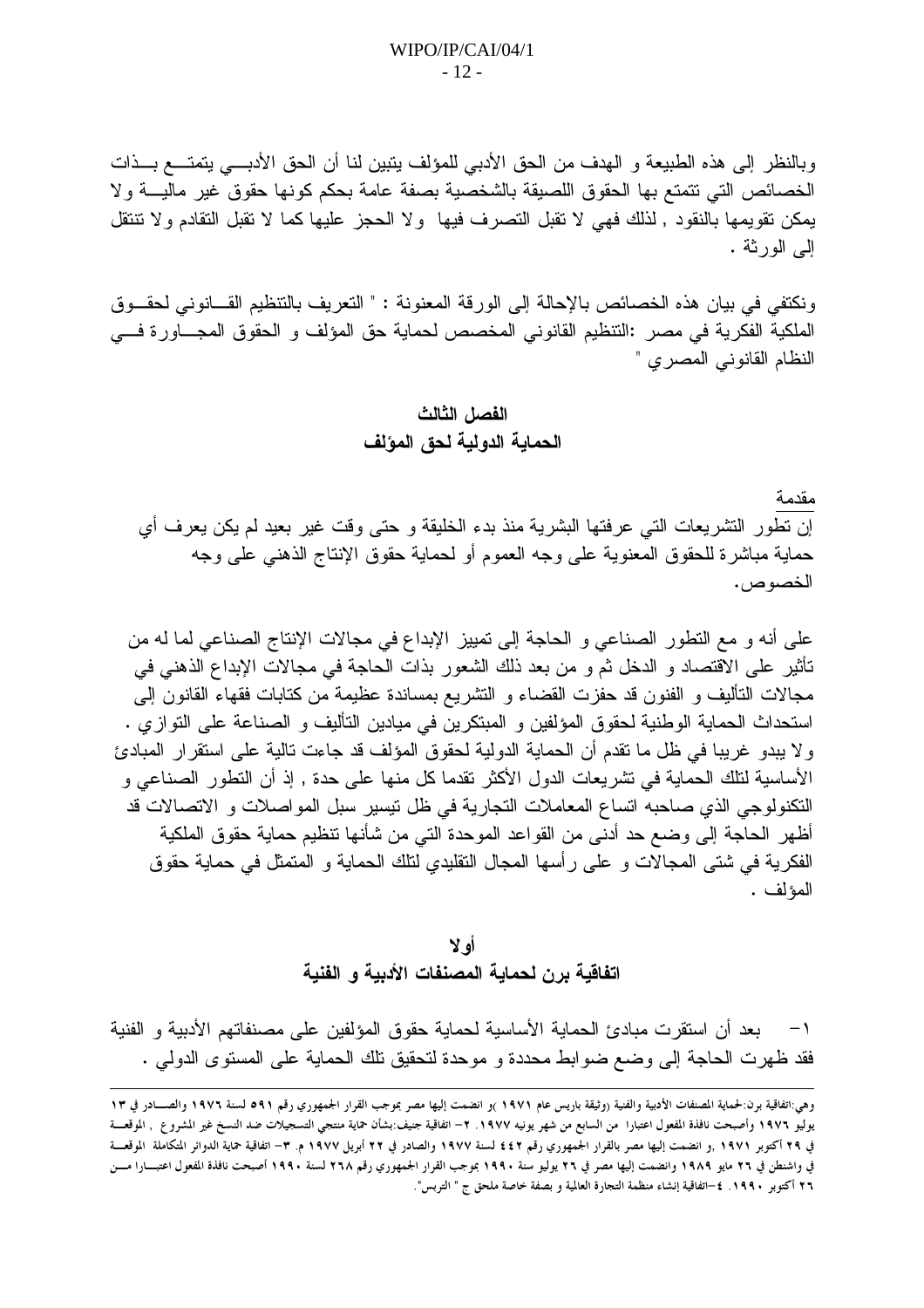و في ضوء الحداثة النسبية لحماية الحقوق المعنوية و منها حقوق الملكية الذهنية على وجه الخصوص فإن أول نتسيق دولي لنلك الحماية لم يبدأ إلا مع التوقيع على اتفاقية برن في التاسع من سبتمبر عـــام  $(1)$   $\lambda \lambda 1$ 

و من الملاحظ أن هذه الاتفاقية و منذ إبرامها قد خضعت للمراجعة شبه المنتظمة حتى تم تعديلها فـــي إستكهولم عام ١٩٦٧ ثم في باريس (وثيقة باريس ٢٤ يوليه ١٩٧١) و تم تعديلها في سبتمبر ١٩٧٩ . و مما لاشك فيه أن منطلبات مراجعة هذه الاتفاقية , و بالإضافة إلى الرغبة في متابعـــة المنطلبـــات الراجعة إلى الدول الأعضاء و المنظمة , إلا أنها كانت و بصفة أساســية نتــاج ضـــرور ة مواكبـــة النطورات النكنولوجية التي نتج عنها ظهور وسائط جديدة مغناطيسية و الكترونية و رقميـــة لتثبيــت المصنفات و نسخها وبثها كما هو الشأن (على سبيل المثال) بالنسبة لشــــرائط النســــجيل و الفيـــديو و استخدام الحاسب الألبي و ما ارتبط به من استخدامات وسائط كالأقراص المدمجة و الإتاحـــة علــــي الشبكات الإليكترونية (مثل شبكة الإنترنت) ثم بث المصنفات عبر الأقمار الصناعية و من خلال الربط بالكابلات و غبر ذلك.

٢− و بموجب انفاقية برن ووفقا لما ورد به نص المادة الأولى من الإنفاقية , فقد تم تشكيل اتحاد دولي لحماية حقوق المؤلفين على مصنفاتهم الأدبية و الفنية (١٢): و الغرض من هذا الاتحاد بصفة أساسية و في ضوء ما ورد بنصوص الاتفاقية هو تحديد المقصـــود بالمصنفات المتمتعة بالحماية ووضع معايير الحماية مع تحديد حد أدنى لمدة الحماية تلتــزم بـــه دول الاتحاد بالإضافة إلى نتظيم كيفية استغلال المصنفات الأدبية و الفنية . لذلك فقد نظمت المادة الثانية من الاتفاقية تحديد المصنفات التي تتمتـــع بالحمايـــة فقامــت بتعريــف المصنفات الأدبية و الفنية (م ٢/٢) بأنه "كل إنتاج في المجال الأدبي و العلمي و الفني أيا كانت طريقة أو شكل التعبير عنه …" و جاء هذا التعريف بأمثلة عديدة لهذه المصنفات تاركا للتشريع الوطني فسي كل دولة من دول الاتحاد أن نقصر الحماية على المصنفات التي نتخذ شكلا ماديا معينا (م ٢/٢) . و في هذا الصدد نلاحظ أن الاتفاقية قد حرصت على استبعاد مجرد المعلومات و الأخبار اليوميـــة و الأحداث الصحفية من الحماية إذ أنها لا تعد ابتكار ا أو إنتاجا يستحق الحماية (م ٨/٢) .

و قد شمل نعريف المصنفات بالإضافة إلى المصنفات الأصلية المصـــنفات المشـــتقة كالترجمـــات و التحوير ات و التعديلات الموسيقية ليضفى الحماية على هذا النوع الخاص من المصنفات دون مســــاس بحقوق مؤلف المصنف الأصلي .(م ٣/٢)

و بالنظر إلى الطبيعة الخاصة لبعض المصنفات و التي قد نرى بعض الدول الأعضاء تحديد الحمايـــة التي تمنحها لها (النصوص الرسمية ذات الطبيعة التشـــريعية أو الإداريــــة أو القضــــائية و الترجمـــة الرسمية لهذه النصوص) , فقد وردت الفقرة ٤ من المادة الثانية بمنح الاختصـــاص لتشـــريعات دول الاتحاد في تحديد مدى حمايتها .

<sup>(</sup>١١) و المكملة في باريس في ٤ مايو ١٨٩٦ ثم خضعت للتعديلات و المراجعة في برلين في ١٣ نوفمبر ١٩٠٨ و المكملة في برن مرة أخرى في ٢٠ مارس ١٩١٤ و تم تعديلها مرة أخرى في روما في ٢ يونيو ١٩٢٨ و بر وكسل في ٢٦ يونيو ١٩٤٨ و إستكهولم في ١٤ يوليه ١٩٦٧ و أخيرا في باريس في ٢٤ يوليه ١٩٧١ ( و عــــدلت في ٢٨ سبتمبر ١٩٧٩).

<sup>(</sup>١٢ ) ورد نص المادة الأولى من الاتفاقية بأن "تشكل الدول التي تسري عليها هذه الاتفاقية اتحادا لحماية حقوق المؤلفين على مصنفاقم الأدبية و الفنية "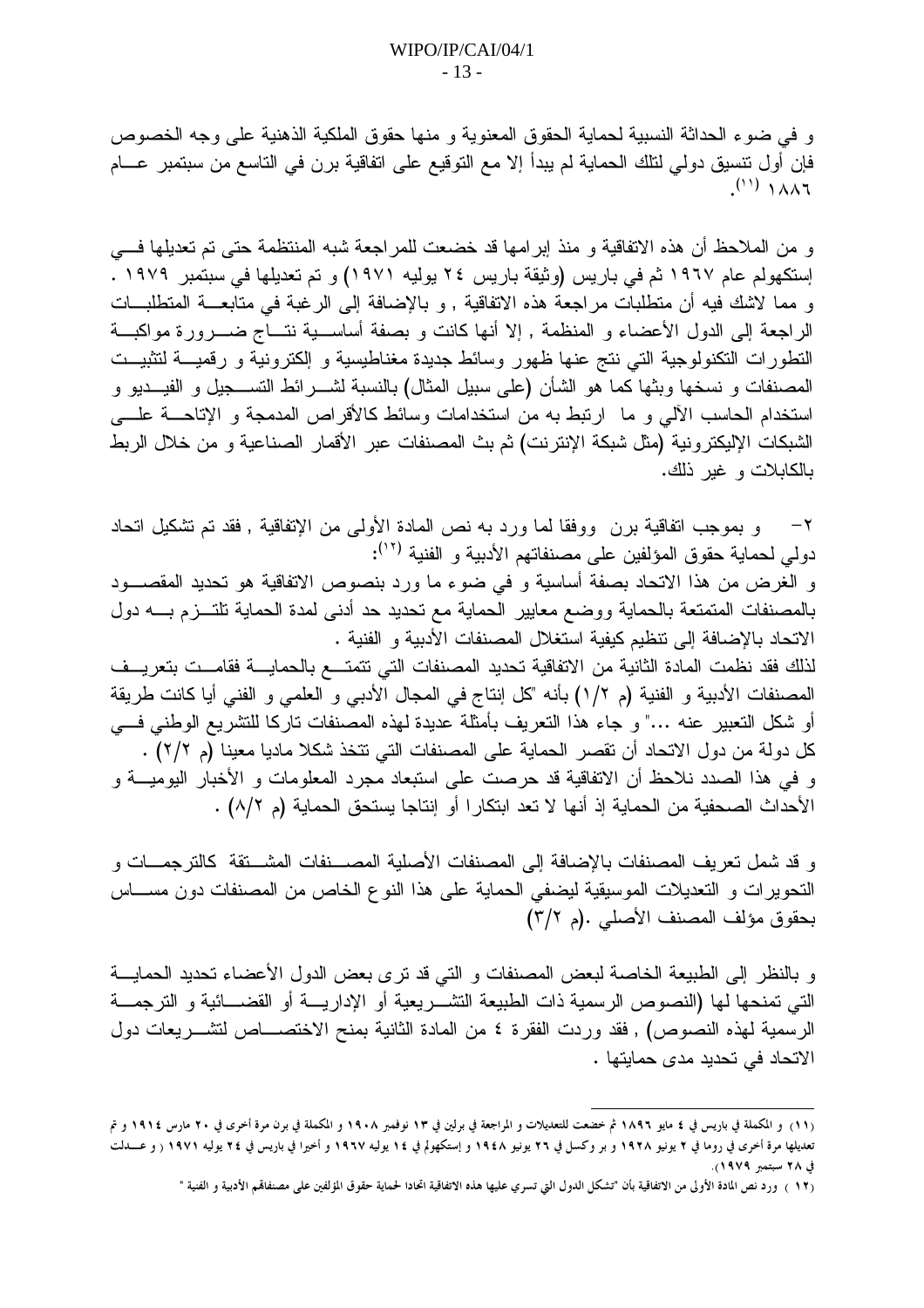و في إطار ذات الهدف فقد ورد نص المادة ١/٣ بحيل إلى اختصاص تشـــريعات دول الاتحـــاد فـــي استبعاد الخطب السياسية و المرافعات التي نتم أنثاء الإجراءات القضـــائية مـــن الحمايــــة المقـــررة للمصنفات الأدببة و الفنبة . (١٢)

٣– معابير الحماية : بهدف تحديد أصحاب الحقوق من المؤلفين الذين نتطبق عليهم أحكام هذه الاتفاقية فقد ورد نص المادة الثالثة من الاتفاقية (م ٣–١-أ) *بمعيار الرعوية (الجنسية)* أو الإقامة المعتــــــــادة (م ٢/٣) لإضــــفاء الحماية على المؤلفين من رعايا إحدى دول الاتحاد على مصنفاتهم الأدبية و الفنية و بغض النظر عما

إذا كانت نلك المصنفات منشورة أو غير منشورة . و بالإضافة إلى المعيار السابق فقد جعلت الاتفاقية من نشر المصنف أول مرة في أي دولة من دول الاتحاد (أو في آن واحد في دولة من دول الاتحاد و دولة من غير الدول الأعضاء) معيارا أخر لنوفير الحماية للمؤلف حتى و إن لم يكن من رعايا أي من الدول الأعضاء <sup>(١٤</sup>).

عدم استلزام الشكلية لتقرير الحماية [مبدأ الحماية التلقائية]:  $-\epsilon$ ورد نص المادة ٢/٥ من الاتفاقية بمبدأ أساسي هو مبدأ الحماية التلقائية الذي يقضي بتقرير الحمايـــة للمؤلف على المصنفات محل الحماية بمجرد نسبته إليه و بغير أي نطلب لأي إجراء شـــكلي لنقريـــر النَّمتع بالحق أو حمايته .

ميداً المعاملة الوطنبة :  $-\circ$ تتقرر الحماية في دول الاتحاد بموجب التشريعات الوطنية, وفي هذا الصدد فقد أرست اتفاقيـــة بـــرن مبدءا أساسيا يقضي بمعاملة المؤلفين في دولة من الدول أعضاء الاتحاد غير دولة منشأ المصنف بذات الحقوق التبي نخولها قوانين نلك الدول حاليا أو مستقبلا لرعاياها بالإضـــافة إلـــي الحقــوق المقـــررة بالاتفاقية وذلك بالنسبة إلىي المصنفات التبي يتمتعون علسى أساســـها بالحمايـــة بمقتضــــي الاتفاقيـــة  $(2^{\circ})^{(\circ)}$ 

مبدأ إستقلال الحماية :  $-7$ ورد نص المادة (٢/٥) من الاتفاقية بما يؤكد على أن نطاق الحماية و وسائل الطعن المقـــررة لـحـــق المؤلف بحكمها النشريع الوطنبي للدولة المطلوب نوفير الحماية فيها دون سواها و بغض النظر عـــن أحكام هذه الاتفاقية .

<sup>(</sup>١٣ ) و لقد تولت باقي فقرات المادة الثالثة و الثالثة تفصيل حدود الحماية المقررة للمصنفات التي لها طابع خاص كمحموعات المصــنفات (م ٢/٢ و ٣/٣) و مصــنفات الفنون التطبيقية و الرسوم و النماذج (م ٧/٢) بالإضافة إلى تنظيم و تحديد الشروط التي يتم بمقتضاها نقل بعض هذه الأعمال للحمهور (م ٢/٣) .

<sup>(</sup>١٤ ) ورد بتحديد المقصود بالمصنفات المنشورة نص الفقرتين الثالثة و الرابعة مراشل المعالم المعالي العلميعة الخاصة للمصنفات السينمائية و المعمارية و بعسض مصنفات الفنون التخطيطية و التشكيلية فقد أتى نص المادة الرابعة بتقرير معايير أوسع للحماية على الحماية على مؤلف المصنف السينمائي الذي يكون مقر منتحب أو إقامته المعتاد هو دولة من الدول الأعضاء بالاتحاد .

<sup>(</sup>١٥ ) هذا و قد عالجت المادة الخامسة أيضا تنظيم الحقوق محل الحماية سواء في دولة المنشأ أو في اللاعواء الأحرى بالاتحاد على نحو تفصيلي (الفقرات ٣ , ٤).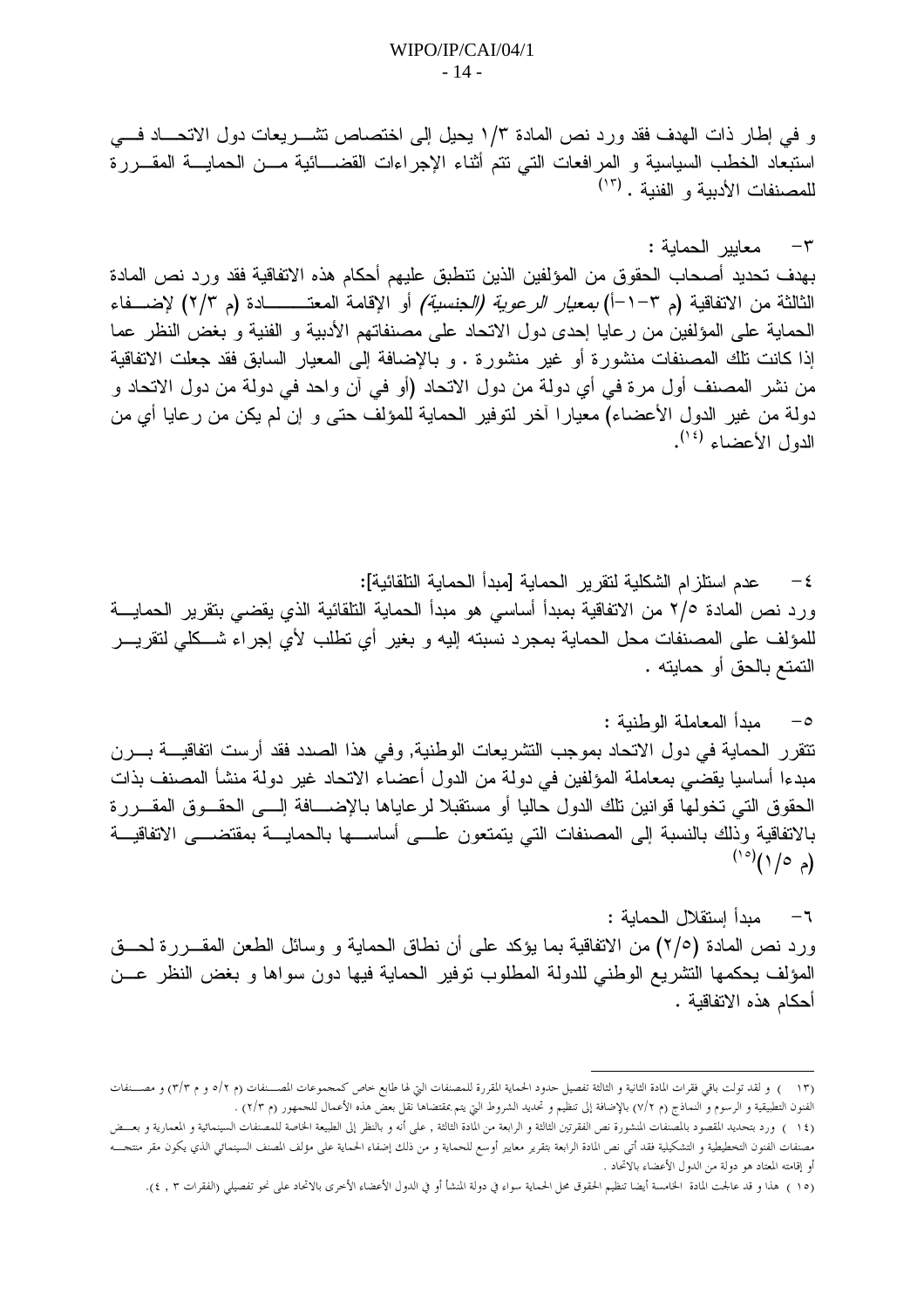على أن ذلك ر هين بالإلتزام بالحدود الدنيا للحماية و دون إخلال بحق الدولة العضو في الاتحاد فـــي النوسع في الحماية من حيث النطاق أو المدة .

V- مداً المعاملة بالمثل : أرست المادة السادسة من الاتفاقية و بالنسبة لمؤلفي المصنفات الذين لا يتمتعون بجنسية إحدى الـــدول الأعضاء بالاتحاد أو يقيمون بها إقامة معتادة مبدأ المعاملة بالمثل في شأن حـــدود الحمايــــة المقـــررة لحقو قهم .

لذلك فإن للدولة العضو بالاتحاد أن تضع قيودا على حماية حقوق المؤلفين تقيد بها حماية المصـــنفات الخاصة بالمؤلفين من رعايا دولة غير عضو متى كانت هذه الدولة الأخيرة لا تقرر الحماية الكافيـــة لمصنفات المؤلفين من رعاياها (م ١/١) (تن)

٨– الحقو ق الممنو حة للمؤ لفين : أقرت الاتفاقية للمؤلفين على المصنفات محل الحماية نوعان أساسيان من الحقوق أولهما الحق المعنوي و الثانبي هو الحق المالبي .

١/٨ : و في شأن الحقوق المعنوية فقد قررت الاتفاقية أن الحق المالي للمؤلف يشمل حق المؤلف في المطالبة بنسبة المصنف إليه (حق الأبوة) بالإضافة إلى الحق في الاعتراض علـــي كـــل تحريـــف أو تشويه أو أي تعديل آخر لهذا المصنف أو كل مساس أخر بذات المصنف أو يكون ضارا بشـــرف أو سمعة المؤلف (م ٦ ثانيا - ١). وفيما بتعلق بحق نحوير المصنفات و تعديلها أو إجراء أية نحويلات أخرى عليها فقد ورد بذلك نـــص المادتين ١٢ , ١٤ من الاتفاقية .

و قد أكدت ذات المادة السابقة (الفقر ة الثانية) أن الحقوق المعنوية تبقى على الأقل إلى حـــين انقضــــاء الحقوق المالية مع نقرير اختصاص نتثىريع كل دولة من الأعضاء بنتظــيم الوســـائل و الإجـــراءات اللازمة للمحافظة على هذه الحقوق (م ٦ ثَانيا – ٣) (١٧)

هذا و قد ورد نص المادة ١١ فقرة (١ , ٢) يمنح المؤلف حقا استئثاريا في النصريح بتمثيل مصنفه و أدائه علنا بما في ذلك التمثيل و الأداء العلني أيا كانت وسيلة ذلك أو طريقته , بالإضافة إلى الحق في نقل تمثيل المصنف و الأداء إلى الجمهور بأى وسيلة كانت .

كذلك فقد ورد نص المادة ١١ ثالثا بتقرير الحق الاستئثاري للمؤلف في التصـــريح بـــالتلاوة الفنيـــة للمصنف بكل الوسائل و الطرق بالإضافة إلى الحق في التصريح بالترجمة.

<sup>(</sup>١٦ ) و ذلك بدون إضرار بالحقوق المقررة لمصنف تم نشره قبل وضع هذا القيد موضع التنفيذ (م ٢/٦) و مع القيام بإحطار المدير العام للمنظمة العالميـــة للملكيـــة الفكريـــة بإعلان كتابي يتم إبلاغه إلى كل دول الاتحاد.

<sup>(</sup>١٧ ) يلاحظ في هذا الصدد أن الحق الأدبي للمؤلف بعض التشريعات مثل التشريع المصري هو حق أبدي .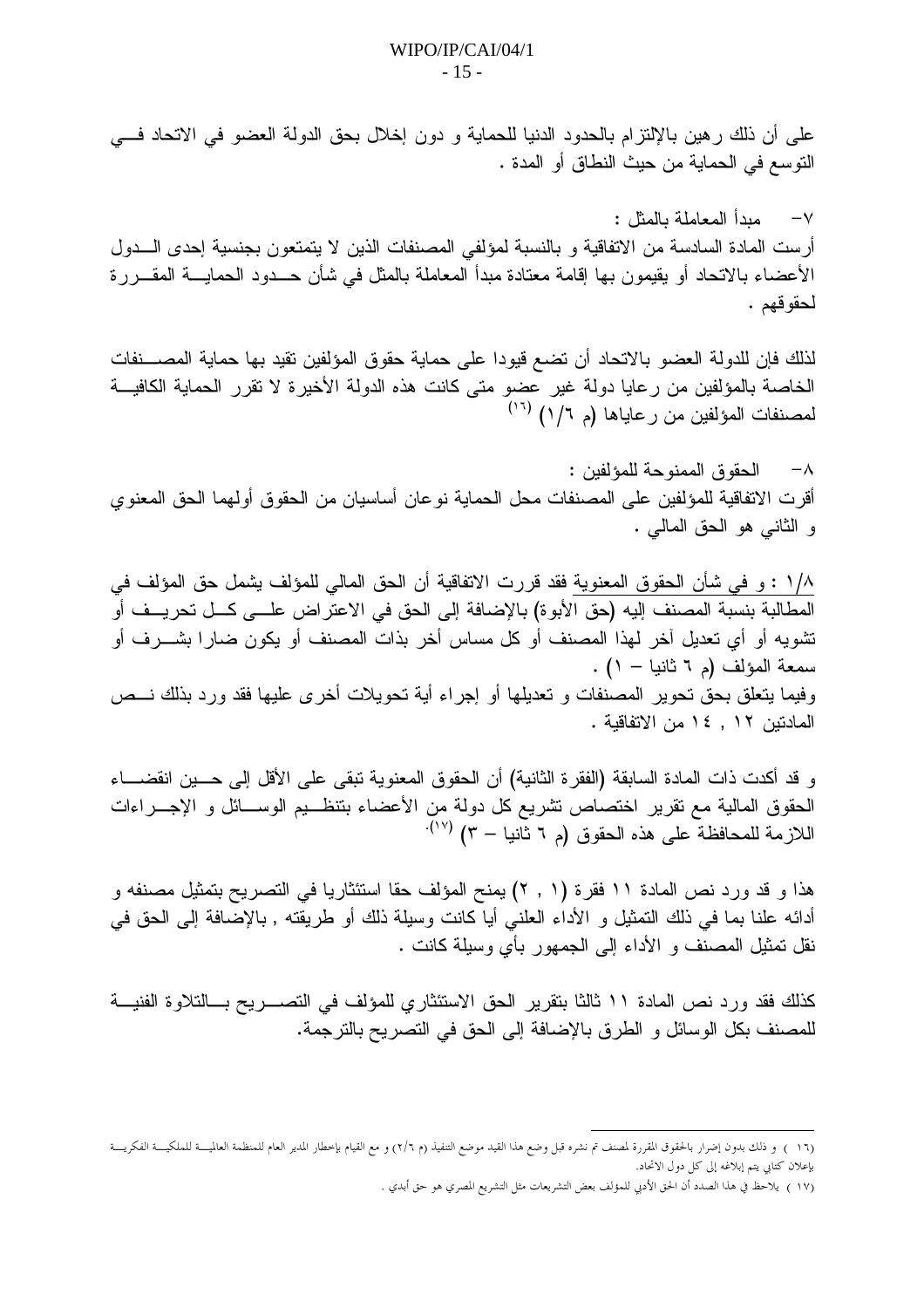٢/٨ : أما بالنسبة للحقوق المالية و حق استغلال المصنف من قبل مؤلفه فقد أكدت عليه المادة ٦ ثانيا, ثم جاء نص المادة التاسعة مقررًا لمؤلفي المصنفات الأدبية و الفنية حقا استئثاريا في التصريح بعمــل نسخ من مصنفاتهم بأي طريقة و أي شكل كان بالإضافة إلى ما ورد بنص المادة الثامنــــة فــــى مـــنح المؤلفين حقا استئثاريا في ترجمة مصنفاتهم أو التصريح بذلك طوال مدة الحماية . كــذلك ورد نـــص المادة (١١ ثالثًا) بنقرير حق التمثيل و الأداء العلني و نقل التمثيل أو الأداء إلى الجمهور بالإضافة إلى الحق الاستئثاري فيما يتعلق بالمصنفات المسرحية و المسرحيات و المصنفات الموسيقية (^').

و أخيرا فقد ورد نص المادة (١٤ ثالثا) بحكم خاص في شأن تقرير حق النتبع بشأن المصنفات الفنيـــة الأصلية و المخطوطات الأصلية لكتب و مؤلفات موسيقية بما يتيح للمؤلف و من له صفة مـــن بعـــد وفاته وفقا للنشريع الوطني بحق غير قابل للنصرف فيه في تعلق مصلحتهم بعمليات بيـــع المصــــنف التالية لأول نتاز ل عن حق الاستغلال .

و لقد قيدت هذه المادة هذا الحق بضرورة النص عليه في النشريع الوطني للمؤلف و في الحدود النسي بنظمها هذا التشريع .

٩- مدة الحماية : نظمت المادة السابعة من الاتفاقية مدة الحماية بوجه عام على أن نشمل مدة حياة المؤلــف و خمســـين سنة بعد وفاته , إلا أنها قد أوردت أحكاما خاصة بتحديد بدء هذه المدة بالنسبة للمصنفات السينمائية أو التي تحمل اسم المؤلف أو تحمل اسما مستعار ا .

أما بشأن مصنفات النصوير الفونوغرافي و الفن النطبيقي فقد أوردت المادة (٢/٧) حداً أدنى للحمايـــة مقداره خمس و عشرين سنة من تاريخ إنجاز المصنف <sup>(۱۹) .</sup>

١٠ - الإستثناءات الواردة على الحماية المقرر ة بموجب الاتفاقية : ١/١٠ : إناحة استعمال المصنف : ورد نص المادة (١/١٠) بإخراج حالات استعمال مقتطفات مـــن المصنف على نحو مشروع و بما يبرره الغرض المنشود . كما أناحت الفقرة الثانية من المادة العاشرة (وفي حدود ما يرد به نص النشريع الـــوطنـي) اســـنعمال المصنفات الأدبية و الفنية لأغراض التعليم بشرط أن يتفق ذلك مع حسن الاستعمال و في حـــدود مـــا يبرره الغرض من المشروع و بشرط أن يذكر المصدر و اسم المؤلف (م ٣/١٠) . كذلك ورد نص المادة (٢/١٠) بالسماح بنقل المقالات المنشورة في الصحف و الدوريات بالإضافة إلى نقل المصنفات الأدبية و الفنية التي تكون سمعت أو شوهدت أثناء حدث جارى لجعلها فسي منتـــاول الجمهور وفقا للحدود و الضوابط الواردة بهذه المادة و ما يقرره النشريع الوطنبي .

<sup>(</sup>١٨) أما المادة (١١ ثانيا) فقد وردت بتقرير الحقوق الإستثنارية لمؤلفي الدعائري الذي الت التعاشف التعامل العلم المحمهور بأية وسيلة تسستخدم لإذاعت الإشارات أو الأصوات أو الصور سلكيا آو لاسلكيا حتى في الحالات التي تقوم هيئة أخرى غير الهيئة للمالفق الخذان قررت ذات المسادة الحسق الإسستثثاري بنقسل المصنفات المذاعة بمكبر للصوت أو أي جهاز آخر مشابه ناقل للإشارات أو الأصوات أو الصور , و قد تركت المادة وضع ضوابط تحديد استعمال هذه الحقوق لتشـــريعات دول الاتحاد

<sup>(</sup>١٩ \_ ) أما إذا كان المصنف مشتركا فتحسب المدة المقررة على إثر وفاة آخر من بقي من الشركاء حيا (م ٧ ثانيا) هذا و قد نصت م ٧/٥ على احتساب مدد الحماية المقسررة على اعتبار أول يناير من السنة التالية للوفاة أو الواقعة المقررة في الفقرات ٢ , ٣ , ٢ من ذات مع إتاحة تقرير مدة أطول للحماية في تشريعات الدول الأعضـــاء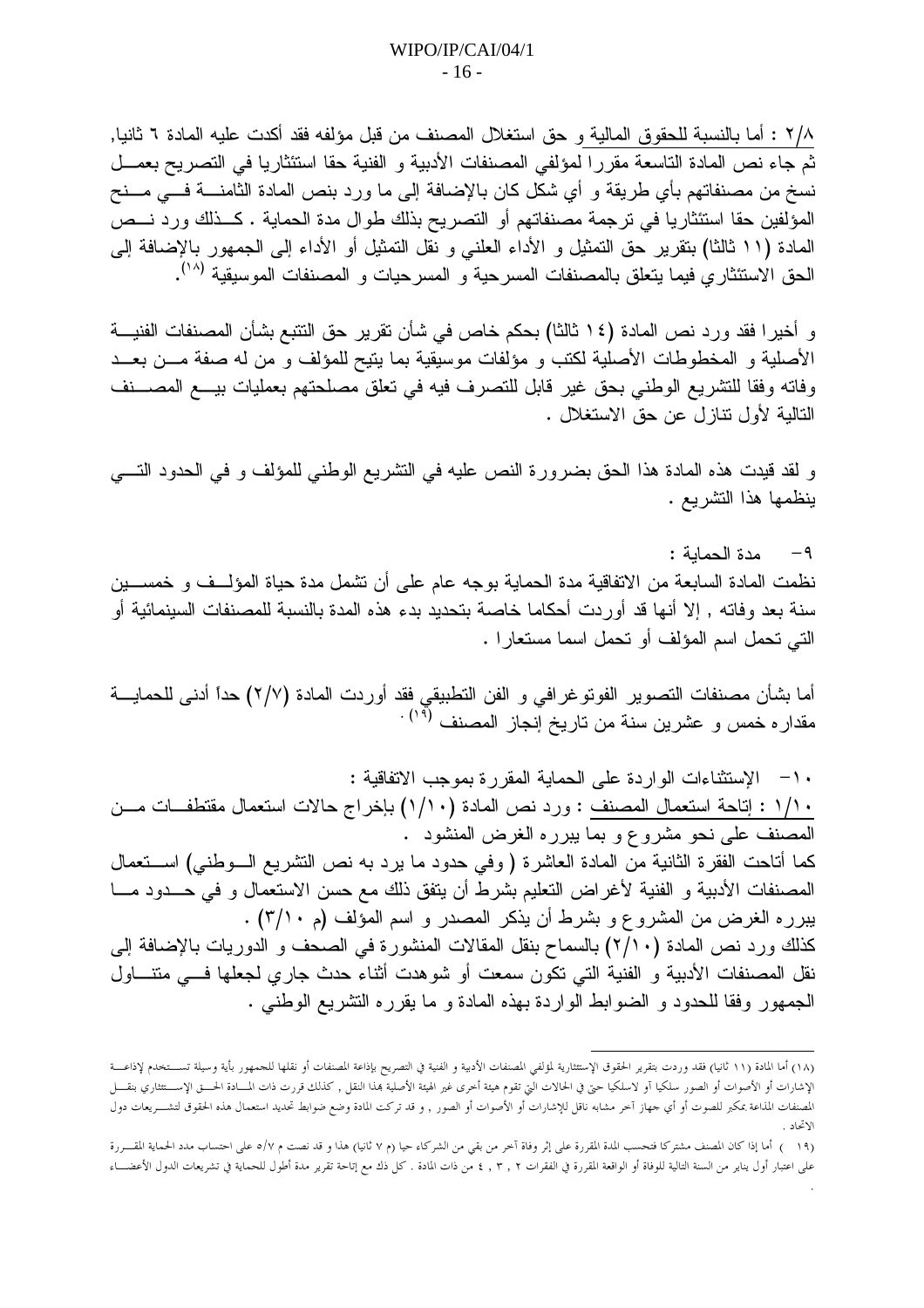· ٢/١ : إمكانية تحديد حق تسجيل المصنفات الموسيقية أو الكلمات المصـاحبة لـها : ورد نص المادة (١٣) من الاتفاقية محيلا إلى النشريعات الوطنية في شأن الترخيص الإجباري المقيد للحق الإستئثاري في تسجيل المصنفات الموسيقية أو الكلمات المصاحبة لها .

. ٣/١ : أحكام خاصة بشأن البلدان النامية :

ورد نص المادة (٢١) من الاتفاقية مشيرًا إلى الملحق الذي يتضمن أحكاما خاصة بالبلــدان الناميـــة والذي وردت أحكام المادة الثانية منه تسمح بتقييد حق الترجمة و تتيح للتشريعات الوطنيـــة بالبلـــدان النامية النص على منح نراخيص إجبارية غير إستئثارية و غير قابلة للتحويل وفقا للضوابط الـواردة في هذه المادة بشأن المصنفات المنشورة في شكل مطبوع أو أي شكل مماثل من أشكال الإستنساخ .

كذلك فقد وردت الممادة الثالثة من هذا الملحق بشأن حق البلدان النامية في تقييد حق الاستنساخ و حـــق التشريعات الوطنية في منح التراخيص غير الإستئثارية و غير القابلة للتحويل في ضـــوء الضـــوابط الواردة بهذه المادة أيضـا , و النبي يـحكمها بصـفة أساسية تلبية الاحتياجات العامة للجمهور أو التعلـــيم المدرسي و الجامعي .

و يلاحظ في هذا الصدد أنه و فيما عدا بعض الحالات الخاصة فإنه يمتنع توزيع ما يـــتم ترجمتــــه أو إستتساخه في ضوء هذه الأحكام إلا في الدولة التي تمتع بالحق في إصدار الترخيص , و يعني ذلــك عدم إمكان تصدير النسخ إلى أي دولة أخرى .

### ثالثًا:

### <u>اتفاقية الجوانب المتصلة بالتجارة من حقوق الملكية الفكرية (التريبس) :</u>

مقدمة :

بعد انتهاء الحرب العالمية الثانية و ما أسفر عنها من كساد اقتصادى عالمي ارتأى الحلفاء ضــــرورة إنشاء نظام جديد للتجارة الدولية يتميز بحرية المنافسة من خلال إزالة العوائق التي تواجه هذه التجارة.

لمسذلك و فسـى ٣٠ أكتـــوبر ١٩٤٧ تـــم إقــــرار الاتفاقيــــة العامــــة للتعريفــــات و التجــــارة . GENERAL AGREEMENT ON TARRIFS AND TRADE [GATT]

و بعد مضىي أكثر من ٤٧عاما تقريبا و في ١٥ إبريل ١٩٩٤ تم توقيع الوثيقة الختامية المتضمنة نتائج جولة أورجواي للمفاوضات النجارية متعددة الأطراف و التي انتهت بإنشاء منظمة التجـــارة العالميـــة  $\cdot$  "WTO"

و إذا كانت اتفاقية إنشاء منظمة النجارة العالمية في الوثيقة الأساسية إلا أن كافة الاتفاقات الأخرى التي تضمنتها الوثيقة الختامية قد اعتبرت جزءًا لا يتجزأ منها ووردت في شكل ملاحق لمها أشير إليها باسم "اتفاقات التجارة متعددة الأطراف" و اعتبرت ملزمة لكافة الدول الأعضاء في المنظمة وفقا لما وردت به المادة ٢/٢ .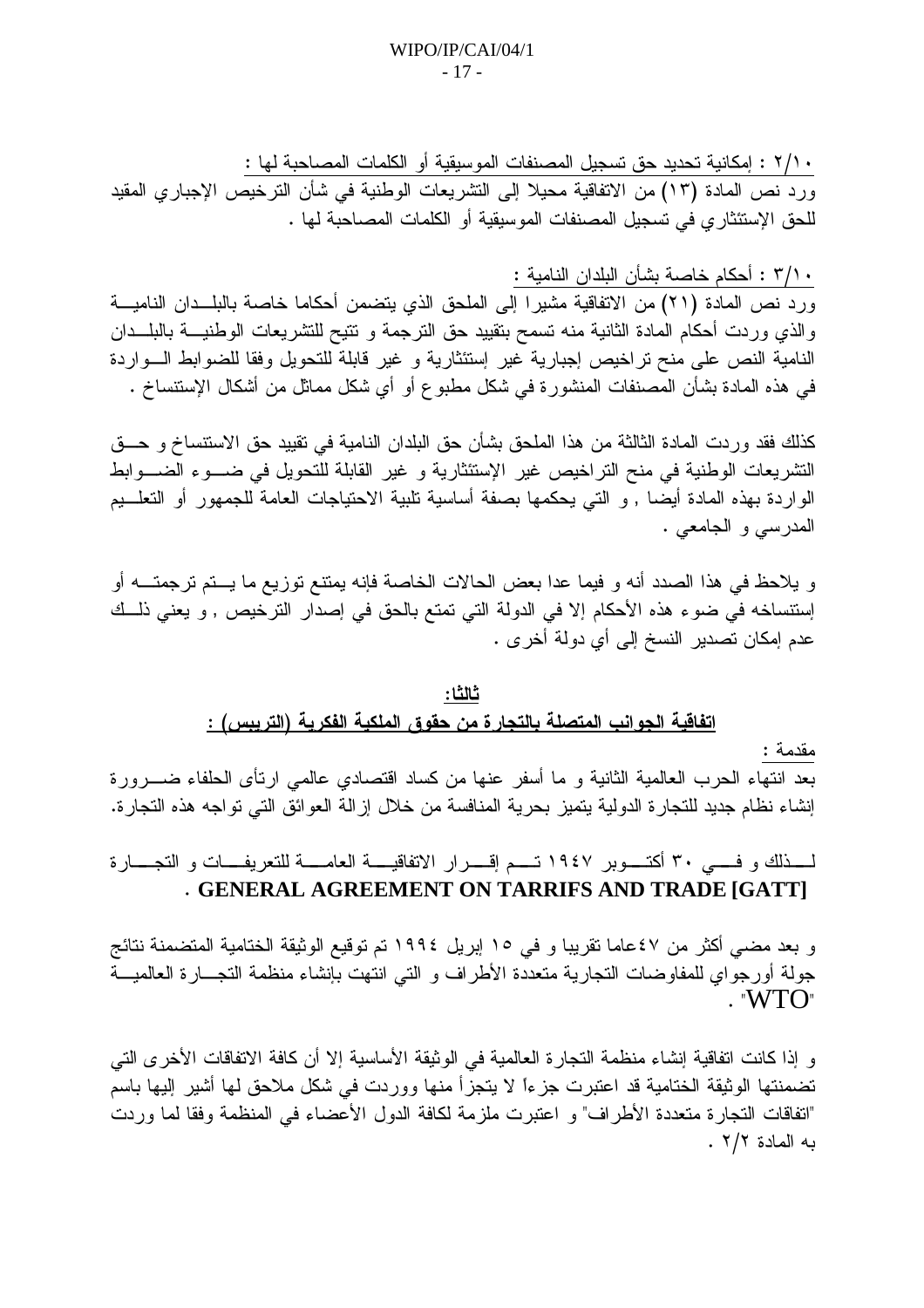و يهمنا في صدد بحثنا هذا الملحق ١/ج المسمى "اتفاقية الجوانب المتصلة بالتجارة من حقوق الملكية الفكرية" و المعروف اصطلاحا باسم انفاقية "النريبس". و نقع هذه الانفاقية فسي ٧٣ مــادة نســـتهدف تحرير النجارة العالمية مع الأخذ في الاعتبار بضرورة تشجيع الحماية الفعالـــة و الملائمـــة لحقـــوق الملكية الفكرية , و ضمان ألا تكون التدابير المتخذة لإنفاذ حقوق الملكية الفكرية في حد ذاتها عوائقــا أمام النجارة الدولية المشروعة .

و هكذا تتميز هذه الاتفاقية بأنها لا نتظم من جوانب الملكية الفكرية إلا ما نعلق بالتجارة الدوليــــة ودون النعارض أو الإخلال بالاتفاقيات الدولية الأخرى المخصصة لنتظيم حماية هــذا النـــو ع مـــن أنـــواع الحقو ق.

٢ – الإحالة إلى الاتفاقيات المنظمة لحق المؤلف : في ضوء ما سبق الإشارة إليه من أن التريبس لا تنظم إلا ما نعلق بالتجارة الدولية من جوانب الملكية الفكرية , فلقد أحال نص المادة التاسعة من التريبس إلى اتفاقية برن ملزما البلدان الأعضاء بمراعـــاة الأحكام التي نتص عليها هذه الاتفاقية الأخيرة في المواد من ١ إلى ٢١ من معاهــدة بـــرن ١٩٧١ و ملحقها مع التحفظ بأن البلدان الأعضاء بمنظمة التجارة العالمية لن نتمتع بحقوق أو نتحمل بالتزامـــات فيما يتعلق بالحقوق المنصوص عليها في المادة ٦ مكرر من معاهدة برن أو الحقوق النابعة عنها (٢١) .

الإلتزامات العامة على البلدان الأعضاء في الاتفاقية :  $-\tau$ كما سبقٍ و قدمنا من أن اتفاقية التريبس قد أنت لنؤكد على دعم حقوق الملكية الفكرية بما لا يعطـــل الشرعية و لا يعوق النجارة الدولية , لذلك فقد ورد نص المادة ٤١ من الانفاقية بلزم الدول الأعضــــاء باشتمال قوانينها على إجراءات الإنفاذ الواردة في الاتفاقية بهدف إتخاذ التدابير الفعالة ضد الاعتــداء

<sup>(</sup>٢٠ )توجد بعض القيود على تطبيق هذه المبادئ العامة ورد النص عليها تفصيلا في المواد سالف الإشارة إليها.

<sup>(</sup>٢١ )و المادة ٦ ثانيا تتعلق بالحقوق المعنوية, و هو ما يعني أن اتفاقية التريس لا تتضمن أي حقوق أو الترامات ورد بما نص هذه المادة والتي أتى نصها في اتفاقيـــة بـــرن علــــي النحو التالي :"(١)بغض النظر عن الحقوق المالية , بل و حتى بعد انفصال هذه الحقوق , فإن الجونب المطالبة بنسبة المصنف إليه , و بالاعتراض على كل تحريــف أو تشويه أو أي تعديل آخر لهذا المصنف أو كل مساس آخر بذات المصنف يكون ضارا بشرفه أو بسمعته .

<sup>(</sup>٢)الحقوق الممنوحة للمؤلف بمقتضى الفقرة (١) السابقة تظل محفوظة بعد وفاته , وذ لك على الأقل إلى حين إنقضاء الحقوق المالية , و يمارس هـــذه الحقـــوق الأشـــخاص أو الهيئات المصرح لها من قبل تشريع الدولة المطلوب توفير الحماية فيها . و مع ذلك , فإن الدول التي تقريعها المعمول به , عند التصديق على هذه الاتفاقية أو الإنضمام إليها , نصوصا تكفل الحماية بعد وفاة المولف لكل الحقوق المنصوص عليها في الفقرة السابقة , يكون لها الحق على أن بعض هذه الحقوق لا يحتفظ بما بعد وفاة المولسف

<sup>(</sup>٣)وسائل الطعن للمحافظة على الحقوق المقررة في هذه المادة يحددها تشريع الدولة المطلوب توفير الحماية فيها .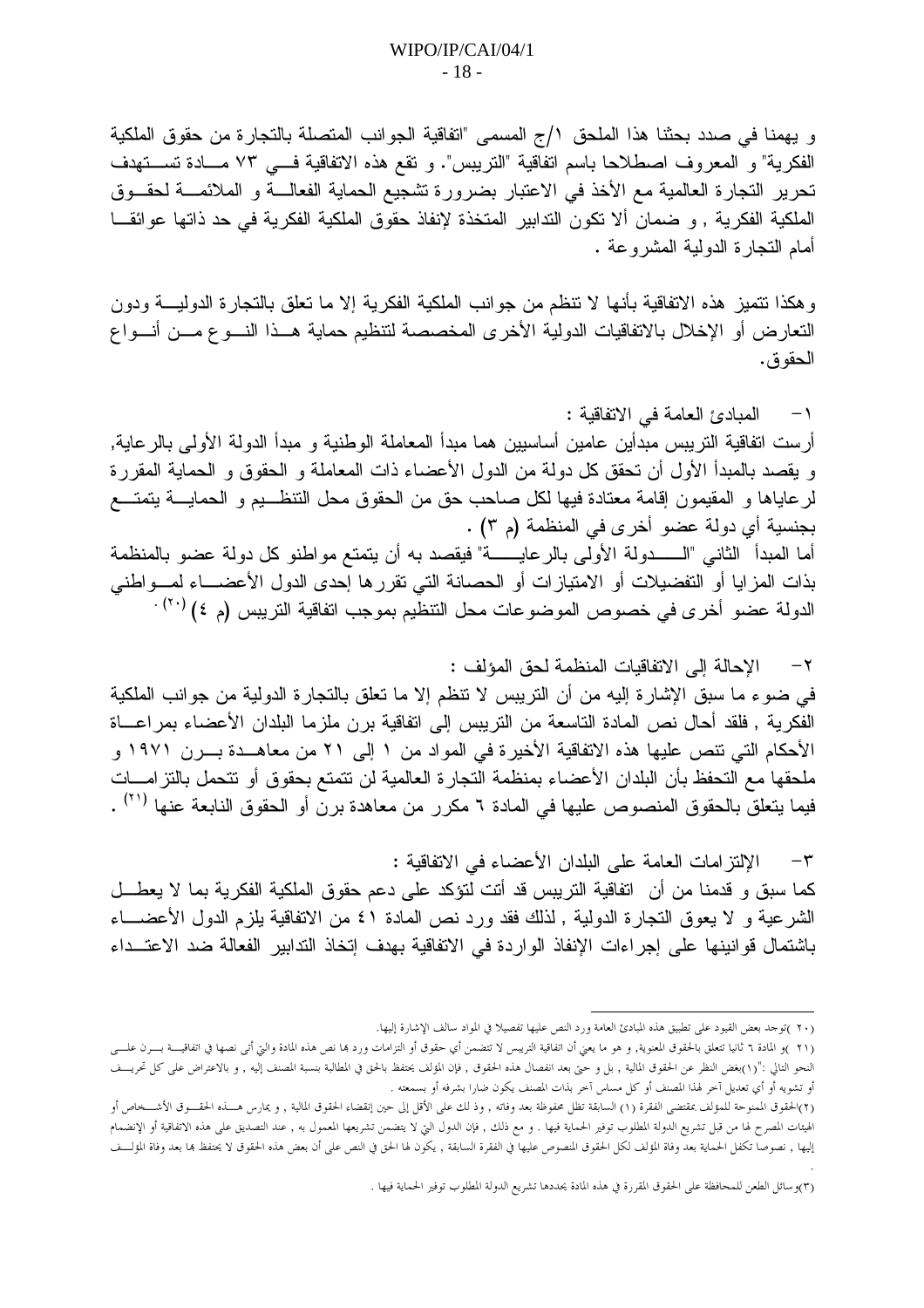على الحقوق محل الحماية خصوصا الجزاءات السريعة و الرادعة لضمان إزالة الحواجز أمام التجارة المشروعة [م ٦١ أيضا] .

و قد أتـى نص هذه المـادة بـإلزام الدول أيضـا بـأن نكون نلك الإجراءات منصــــفة و عادلــــة و معتدلـــة النكلفة غير مشتملة على حدود زمنية غير معقولة أو لا داعي لها .

كذلك و حرصت الاتفاقية على الالتزام بمبدأ الشرعية و على أن تكون القرارات و الأحكام القضــــائية مسببة و أن يتاح للأطراف فيها الإطلاع على الدفوع و الأدلــــــة و مواجهتها (م ٣/٤١). و لقد أكدت الاتفاقية أن هذا الإلزام لا يعني إجبار الدول على إقامة نظام قضائي يختلف عن النظـــام الساري فيها [م ٥/٤١] و لكنها استلزمت أن يكون هناك حق للأطراف في اللجوء إلى القضاء بشــــأن أي قرار إداري نهائي [م ٤/٤].

٤- الإجراءات و الجزاءات المدنية و الإدارية : ولأن الاتفاقية حرصت على أن نكون الإجراءات التي نلتزم الدول بإنخاذها منصفة وعادلة فقــد ورد نص المادة ٤٢ صريحا في هذا الشأن مفصلا حق المدعى عليهم في تلقـــي إخطـــار مشـــتمل علـــي نفصيلات الإدعاء و إناحة تمثيلهم بواسطة محامون مستقلون في ضوء إجراءات غير مرهقة, مع الحق في إثبات الطلبات و تقديم كافة الأدلة المتصلة بدعواه أو مطالباته دون تعطيل للإجراءات (م٤٣).

و لأن الاتفاقية إهتمت بضرورة عدم إستخدام البطء الإداري أو القضائيي كعائق للتجارة , فقد نظمــت أوامر الإنذار القضائي [م ٤٤] لإتاحة الصلاحية للقضاء في أمرٍ أي من الأطراف بالإمتناع عن التعدي على حقوق الملكية الفكر ية . وأوضحت المواد من ٤٥ إلى ٤٩ التعويضات و غيرها من الجزاءات المدنية و الإداريــــة الواجـــب إنخاذها لمنح المعتدى عليه تعويضا مناسبا عما لحق به من الضرر بالإضافة إلى المصروفات التسى تكبدها , بالإضافة إلى التصرف في السلع أو المنتجات التي تمثل تعديا على الحق.

ومع ذلك فقد كفلت أحكام الاتفاقية (م٤٨) تعويض المدعى عليه عن أي تعسف أو إساءة في اســـتخدام إجر اءات الإنفاذ .

0– الندابير المؤقتة و الندابير الحدودية :

و في سبيل توفير الحماية العاجلة للحقوق حتى يتم إصدار الحكم النهائي بشأنها حرصت الاتفاقية على إلزام الدول الأعضاء بتوفير ما يلزم لتحقيق إتخاذ إجراءات و ندابير مؤقتة فعالة و عاجلة مع تحقيــق النَّوازن لمصلحة المدعى عليه و ذلك بالزام المدعى بايداع كفالة لضمان عدم إساءة إستخدام الحقَّ في إنخاذ نلك الإجراءات بالإضافة إلىي إلزامه برفع الأمر أمام القضاء خلال فترة زمنية معقولة يخستص التشريع الوطني بتحديدها و إلا إنقضت التدابير الوقتية [المادة (٥٠) من إتفاقية التــــريبس فــــي شــــأن الندابير المؤقتة و المواد (٥١) و حتى المادة (٦٠) في شأن الندابير الحدودية].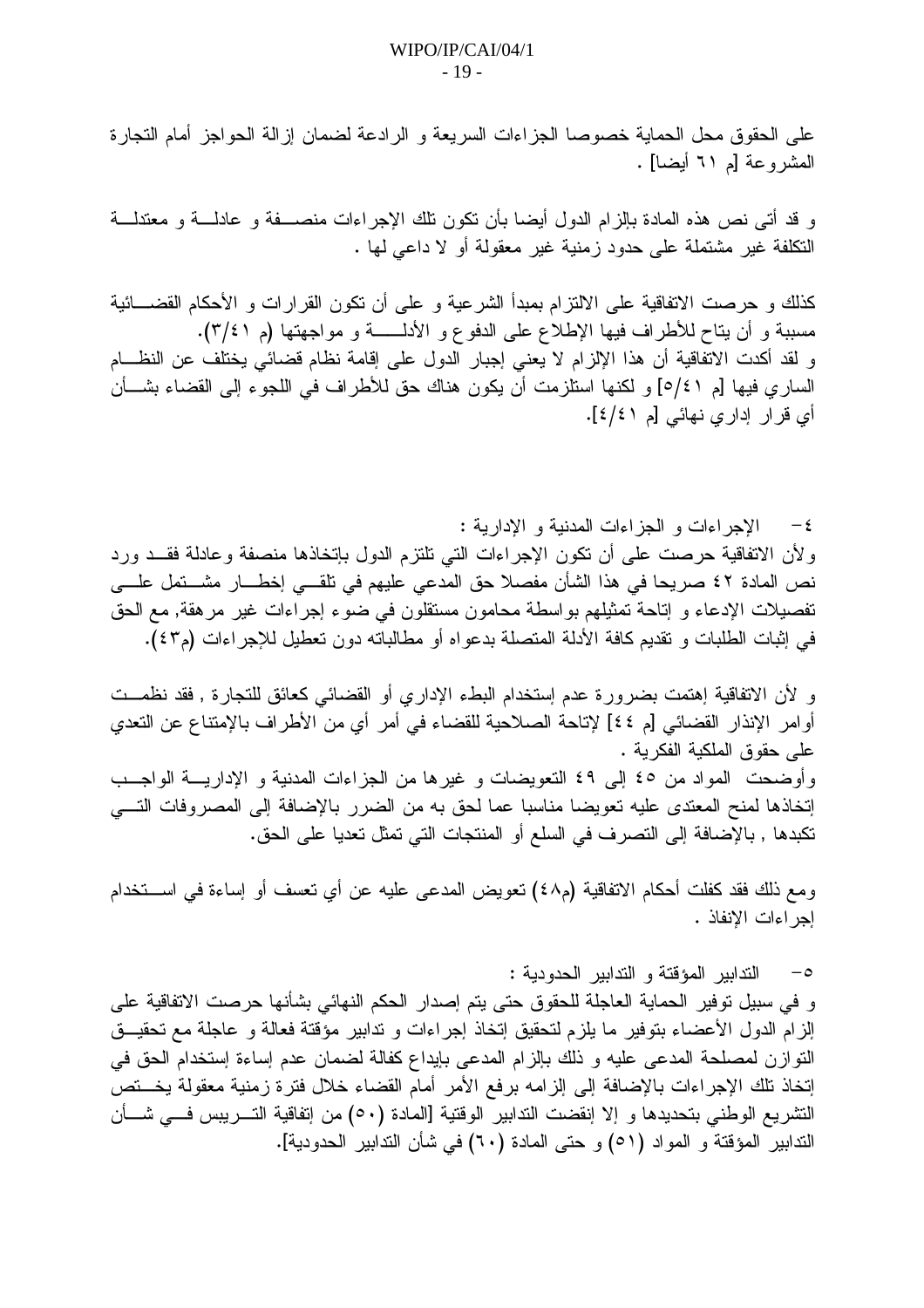٦– النتز امات الدول الأعضـاء بشأن إكتساب حقوق الملكية الفكرية : أجازت الاتفاقية (م ٦٢) للدول الأعضاء أن تشترط لإكتساب حقوق الملكية الفكرية (و من بينها حقوق المؤلف و الحقوق المجاورة) إجراءات و شكليات معقولة نتسق و أحكام الاتفاقية مع ضمان أن يكـــون ذلك خلال مدة زمنية معقولة و أن يكون إشتراط هذه الإجراءات و الشكليات خاضعا لإجراءات الإلغاء الإداري و الإجراءات التي نؤثر في عدة أطراف كالإعتراض و الإبطال و الإلغاء للمبادئ العامة التي ورد عليها النص في مادة (٤١ الفقرتين ٢ , ٣) , و يقصد من ذلك عرض القرارات الإدارية و التـــي يفضل أن تكون مكتوبة و مسببة على سلطة قضائية لتمكين الأطراف من عرض و جهـــة نظـــرهم و إخضاع القرارات لمراجعة القضاء العادل المنصف .

v− منع المنازعات و تسويتها : أخيرًا فقد وضعت إتفاقية التريبس أحكاما عامة تغطي حقوق المؤلفين و الحقوق المجاورة بشأن منــــع المنازعات و تسويتها و ألزمت بها الدول الأعضاء . و من أهم هذه الأحكام الإلزام بنشر النشريعات (و اللوائح و الأحكام القضائية و القــــرارات الإداريــــة النهائية و الإتفاقيات الدولية النافذة )(م ٦٣/١) , و بإخطار مجلس الجوانب المتصــــلة بالتجـــار ة مـــن حقوق الملكية الفكرية بها (م ٢/٦٣) .

و كذلك فقد ألزمت الاتفاقية (م ٣/٦٣) البلدان الأعضـاء بـالإستعداد لنقديم المعلومـات بشأن القــــوانين و اللوائح و الأحكام القضائية و القرارات الإدارية و الإتفاقات سالف الإشارة إليها إلى الدول الأعضــــاء الأخرى التي تقدم بذلك طلبا مكتوبا (م ٣/٦٣) طالما أن هذه المعلومات ليســـت ســــرية و لا يــــؤدي الإفصاح عنها إلى عرقلة إنفاذ القوانين أو الإضرار بالمصالح المشروعة . ومن جهة أخرى فقد ألزمت الاتفاقية الدول الأعضاء بإحترام القواعد والإجراءات التي تحكم تســـوية المناز عات من خلال جهاز متخصص في ذلك تابع لمنظمة التجارة العالمية (التفاهم بشأن القواعد التي تحكم تسوية المنازعات ملحق رقم ٢) و ذلك دون إخلال بالمادة ٢٤ من إتفاقية التريبس . والحقيقة أن الهدف من قواعد تسوية المنازعات التي نصت عليها الاتفاقية هـــو مواجهـــة معوقـــات وسلبيات النظام القديم و الذي كان يقتضـي عرض الأمر على محكمة العدل الدولية و الذي كان يتميـــز بالتعقيدات الشديدة .

^− المعايير المتعلقة بتوفير حقوق الملكية الفكرية و نطاقها و استخدامها فيما يخص حقوق المؤلف و الحقوق المتعلقة بـها : تضمنت اتفاقية التريبس اعتمادا لأهم ما انتهت إليه النتائج التي توصلت إليها منظمة الوايبو فيما عرف بفترة النتمية الموجهة و بصفة خاصة فيما يتعلق بحماية قواعد البيانات و برامج الحاسب الألي و فيما يتعلق بالتأجير .

١/٨:حماية برامج الحاسب الألبي و قواعد البيانات : ورد نص المادة العاشرة /١ من اتفاقية النريبس ببسط الحماية على بر امج الحاسب الألي (الكمبيــــونر) سواء أكانت بلغة المصدر أو بلغة الألة بالحماية باعتبارها من الأعمال الأدبية التـــي نتبســط عليهـــا الحماية بموجب اتفاقية برن ١٩٧١ .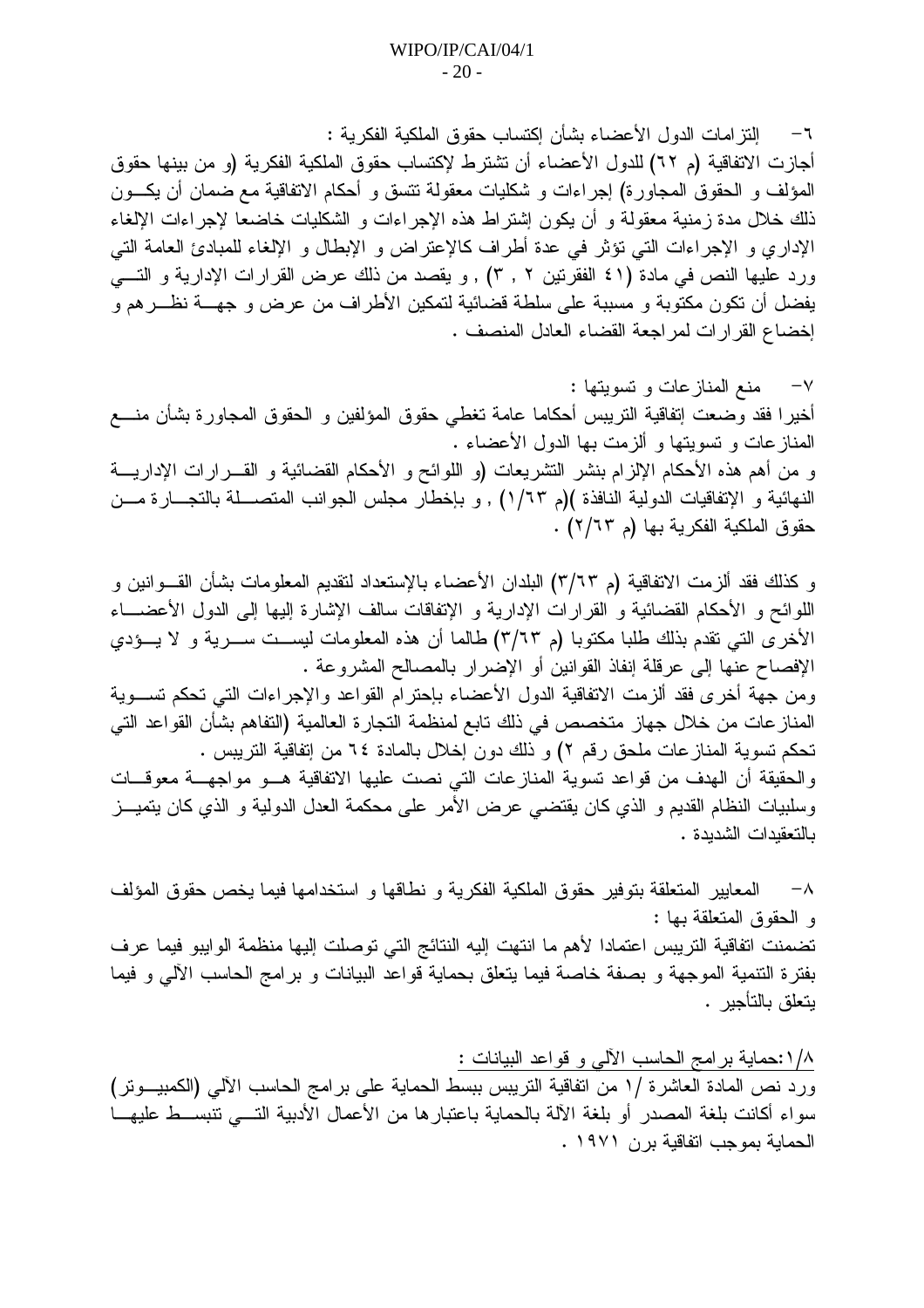كذلك فقد نصت المادة ٢/١٠ على أن نتمتع بالحماية أيضا البيانات المجمعة أو المواد الأخرى ســـواء أكانت في شكل مقروء آليا أو أي شكل آخر ٬ إذا كانت نشكل خلقا فكريــــا نتيجــــة انتقـــاء أو نرتيـــب محتوياتها , مع التحفظ بأن هذه الحماية لا نشمل البيانات أو المواد في حد ذاتها مـــع عــدم الإخــــلال بحقوق المؤلفين المتعلقة بهذه البيانات أو المواد .

### ٢/٨ : حقوق التأجير :

ألزمت المادة (١١) من الاتفاقية البلدان الأعضاء بالمنظمة WTO لمنح المؤلفين و ورثتهم حق إجازة أو حظر تأجير أعمالهم الأصلية المتمتعة بحقوق الطبع أو النسخ المنتجة عنها تأجيرا تجاريا للجمهور . و استثنت الاتفاقية من ذلك الأعمال السينمائية ما لم يكن تأجير ها قد أدى إلى انتشار نسخها بما يلحـــق ضررا ماديا بالحق المطلق في الإستتساخ الممنوع في تشريع البلد العضو للمؤلفين أو خلفائهم . و بالإضافة إلى ما نقدم فقد قيدت الاتفاقية حق الإجازة أو الحظر على التأجير فيمـــا يتعلـــق ببــــرامج الحاسب الألبي حينما لا يكون البرنامج نفسه الموضوع الأساسي للتأجير .

٣/٨ : مدة الحماية :

ورد نص المادة ١٢ من اتفاقية التريبس بأنه :"عند حساب مدة حماية عمل مـــن الأعمـــال –خــــلاف الأعمال الفوتو غرافية أو الأعمال الفنية التطبيقية – على أساس آخر غير مدة حياة الشخص الطبيعي, لا نقل هذه المدة عن ٥٠ سنة اعتبارا من نهاية السنة النقويمية التي أجيز فيها نشر نلك الأعمال, أو في حالة عدم وجود نرخيص بالنشر في غضون ٥٠ سنة اعتبارا من ًابنتاج العمل المعنـــي, تكـــون مـــدة<br>الحماية ٥٠ سنة اعتبارا من نهاية السنة النقويمية التي تم فيها اٍنتاجه"<sup>(٢٢).</sup>

٨ /٤ : الضابط الرئيسي للقيود و الإستثناءات : ورد نص المادة (١٣) من النريبس بوضع ضابط و معيار أساسي تلتزم به البلدان الأعضاء عند وضع القيود أو الإستثناءات على الحقوق المطلقة , و ذلك بأن يتم قصر هذه القيـــود و الإســـنتثناءات علــــى حالات خاصة معينة لا نتعارض مع الاستخدام العادي للعمل الفني و لا نلحق ضررًا غيـــر معقـــول بالمصالح المشروعة لصاحب الحق فيه .

## القسم الثاني الحقوق المجاورة لحق المؤلف

تعرضنا فيما سبق لطبيعة حق المؤلف و محل هذا الحق و بينا حتمية إنســـامه بطـــابـع الجـــــــــــدة و ضرورة كونه مبتكرا بحيث ينتج المؤلف شيئا جديدا من نتاج ذهنه و من إبتكار ه . ويترتب للمؤلف بناء على ذلك عددا من الحقوق نتسم بالخصوصية نتصف بصفات خاصسة و ينشسأ بالتبعية لهذا الإنتاج –أو إستغلاله– دور لعدد غير قليل من الأشخاص يكون شبيها بحقوق المؤلف إلى حد ما إلا أنه يتسم بطابع خاص لا يتفق و إمكان إعتباره من حقوق المؤلف حيث يقتصر عـــادة دور هؤلاء الأشخاص على أداء المصنف المكتوب أو تمثيله أو تلاوته و بثه أو تسجيله . غير أن ذلــك لا

<sup>(</sup>٢٢)بالرحوع إلى:المادة ٧/٧ من اتفاقية برن نجد أن للدول الأعضاء في اتفاقية برن تحديد مدة الحماية المقصنفات الفوتوغرافية و مصنفات الفن التطبيقي بما لا يقل عس ٢٥ سنة ميلادية يبدأ حساها من تاريخ إنجاز المصنف .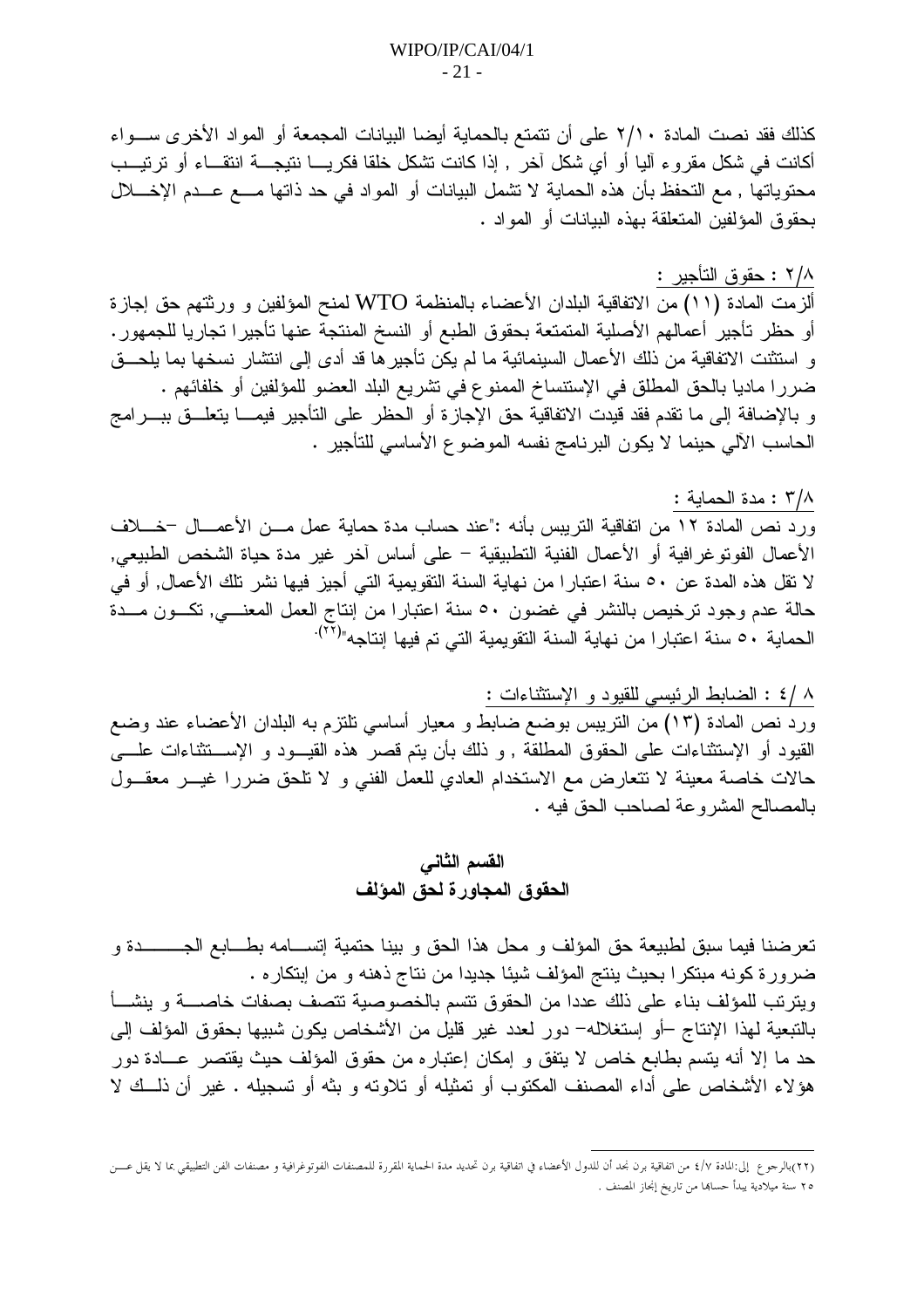يعني التقليل من أهمية دور هؤ لاء الأشخاص بالنسبة للمصنف حيث أن دور هم يرتبط ارتباطا وثيقـــا بالمصنف و يؤدي إلى إعطائه قيمة إضافية لم نكن ليكتسبها دون هذا الدور .

و نظر! لأن عمل هؤلاء الأشخاص وهو ذو طبيعة خاصة كما ذكرنا– يفتقد لبعض العناصر اللازمة لإمكان إعتبار الحقوق الواردة عليها من حقوق المؤلف , فقد شملته التشريعات بحماية خاصة إعمـــالا لقواعد العدالة و إعتــــــــرافا بـحقوق هؤلاء الأشخاص , و أطلق علمي هذه الحقوق "الـحقوق المجـــــاورة لحق المؤلف".

الحقوق المحاورة لحقوق المؤلف : هي الحقوق الخاصة بالأشخاص الذين تدور أعمـــالهم فـــي فلــك إستغلال المصنف الأدببي أو الفنبي و المنزنبة لمهم بناء على الدور الذي نفذوه فيه . و قد كانت هذه الأدوار في الماضي لا تعدو كونها خدمة بؤديها الفنان أو الشخص و نتنهى بتمام تنفيذ الدور المناط به نتفيذه . إلا أنه بالنظر للتطور النقني الرهيب في إمكانيات التسجيل ووسائل الإذاعـــة اللاسلكية و ظهور التوابع الصناعية , فقد أصبح من المستحيل إعتبار دور هؤلاء الأشخاص منتهيـــا بمجرد إنتهائهم من أداء أدوارهم حيث يمكن تسجيل هذا الأداء و بثه عدة ألاف المرات .

و في إطار ما نقدم فإنه قد أصبح من المنطقي أن يمتلك هؤلاء الأشخاص حق نقرير البث أو التسجيل أو أي منهما, دون أن تصل حقوقهم إلى مثيلتها المقـــررة للمؤلف ذاته . و بالفعل فقد قررت النشريعات المختلفة حقوقا لمهوً لاء الأشخاص كل حسب الدور الذي قام به, وفيمــا بلِّي نعرف بأصحاب هذه الحقوق و نوضح حقـــــوق كل منهم .

١– المؤدون : فنانو الأداء : التعريف بالمصطلح : ورد في إتفاقية روما (١٩٦١) أن فناني الأداء هم الممثلون و المغنون و الموسيقيون و الراقصـــون و غير هم من الأشخاص الذين يمثلون أو يغنون أو يلقون أو ينشدون أو يعزفون مصنفات أدبية أو فنية أو بؤدونها بصورة أو بأخرى (م ٣/أ ) . ولقد أكدت الإتفاقيات الدولية المتتالية في هذا الشأن شمول هؤ لاء الفنانين بالحماية , و من ذلــك مـــا وردت به نصوص إتفاقية الوايبو ١٩٩٦ بشأن الأداء و التسجيل الصوتي متفقة مـــع مـــا وردت بــــه نصوص إتفاقية روما سالفة الذكر . على أن نصوص إنفاقية الوايبو أضافت إلى المشمولين بالحماية و السابق تعدادهم على نحو ما وردت به نصوص إنفاقية روما , كل من يقومون بأوجه من النعبير الفلكلوري و إعتبرتهم بالنالي من فنـــانـي الأداء .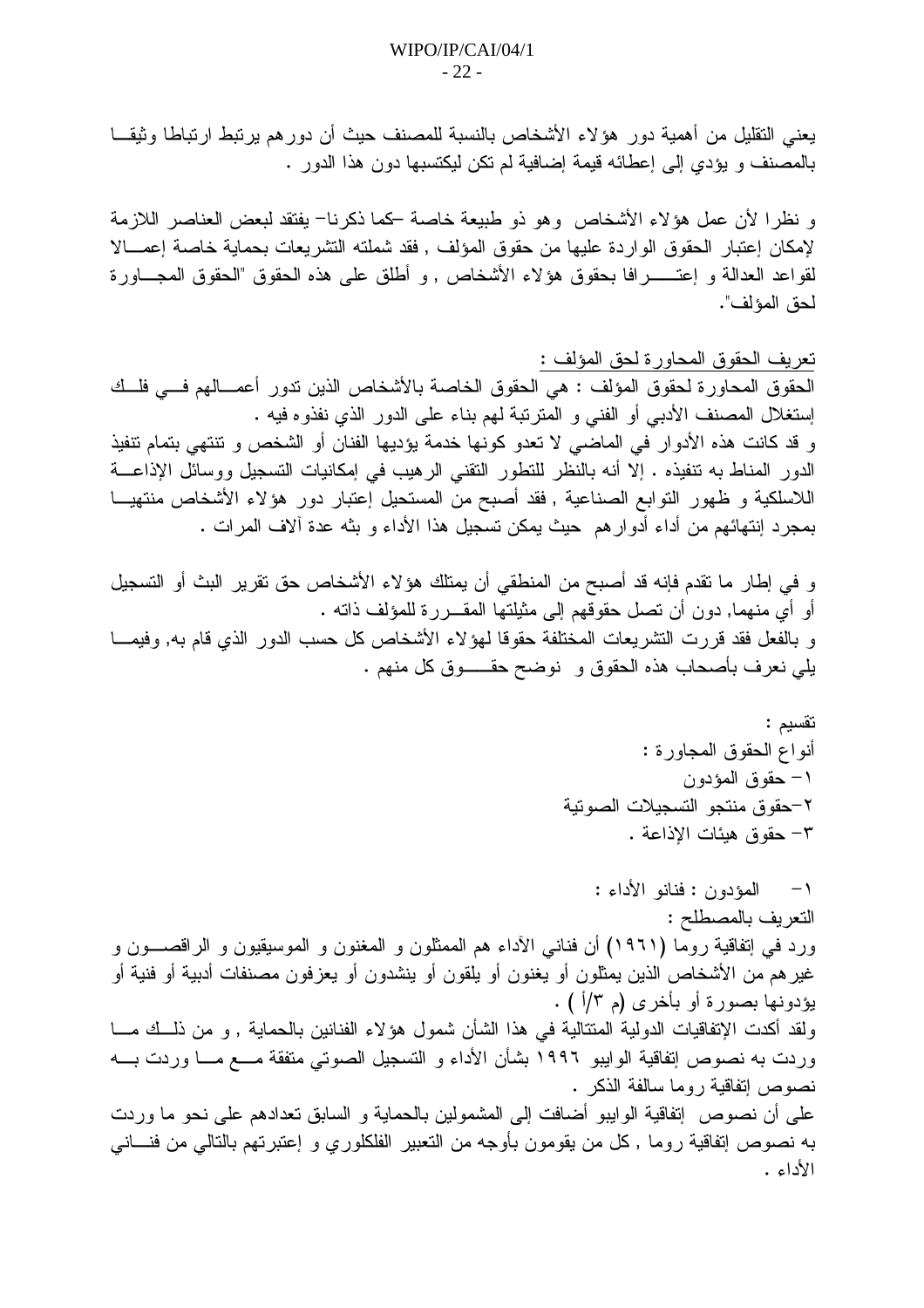الحقوق محل الحمابة لفنانو الآداء : كما هو الشأن بالنسبة لحقوق المؤلف , فإن حقوق المؤدي نتقسم إلى قسمين , القسم الأول منها يتعلـــق بحقوقه الأدبية على الأداء ذاته , أما القسم الثاني فيتصل بالحقوق المالية المتعلقة باستغلال هــذا الأداء على النحو الذي يحقق المصالح المادية لصاحبه . و ندرس ذلك فيما يلي .

أ– الحقوق الأدبية لفناني الأداء : تتمثَّل الحقوق الأدبية لفنان الأداء في الحق في نسبة أدائه إليه , و كذلك الحق في منــــع أي تغييـــر أو نتشويه لأدائه سواء في ذلك ما يتعلَّق بأدائه السمعي الحي أو أدائه المثبت في تسجيل صوتي .

و بالرغم من بديهية ثبوت هذا الحق للمؤدين إلا أن نصوص إتفاقية روما لعام ١٩٦١ لم ۖ أو التريبس لم نرد بها , و إنما جاء النص عليها في إنفاقية الوايبو لعام ١٩٩٦ و ذلك فيما ورد به نـــص المــــادة ١/٥ . و قد ورد نص هذه المادة الأخيرة على أن نكون مدة هذه الحقوق ممندة بعد وفاة الفنان و إلى حين إنقضاء الحقوق المالية على الأقل .

ب/٢– الحقو ق المالية بالنسبة لأوجه الأداء المثبتة : هي حقوق فنانو الأداء الإستئثارية في التصريح بالإستتساخ أو التوزيع أو التـــأجير أو إتاحــــة الأداء المثبت .

أو لا : الإستتساخ : المقصود بالإستنساخ هو عمل نسخ من الأداء المثبت , و على ذلك يعد من قبيل الإعتداء على هــذه الحقوق القيام بنسخ الأداء دون موافقة الفنان المؤدي . و لقد اعتبرت إتفاقية روما من قبيل الإستنساخ المحظور ما يلي : (م ٧/ج) ١– حالة ما إذا أجري النثبيت الأصلي نفسه دون موافقة فناني الأداء . ٢–حالة ما إذا أجرى الإستنساخ لغير الأغراض التي وافق عليها فنان الأداء .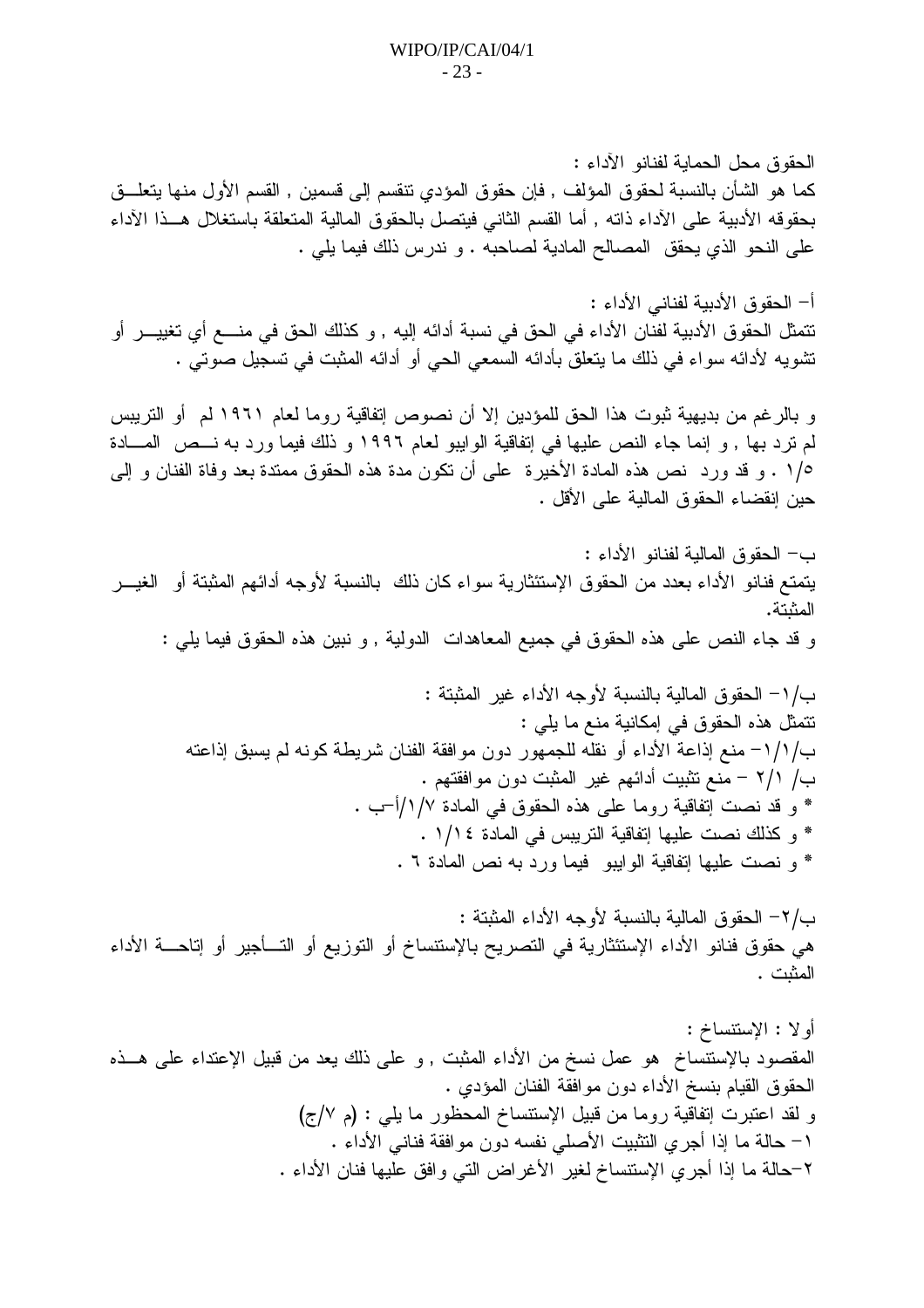٣– حالة ما إذا أجري النثبيت الأصلي وفقا لأحكام المادة ١٥ و جرى استنساخه لأغراض تختلف عن تلك المشار إليها في تلك الأحكام (الإنتفاع الخاص – الإنتفاع بمقتطفات قصبر ة للتعليق على الأحـــداث الجارية أو التثبيت المؤقت الذي تجريه هيئة إذاعة بوسائلها الخاصة للإنتفاع به في برامجها الإذاعية – الإنتفاع المقصور على أغراض البحث العلمي )

– كذلك فلقد وردت نصوص إتفاقية التريبس على حق المؤدين في منع عمل نسخ من التسجيلات دون ترخيص منهم (م١/١٤) .

–و جاءت في ذات التوجه و بذات الحق نصوص معاهدة الويبو حيث ورد نص المادة السابعة مـــن هذه الإتفاقية بـــأنه " تمتع فنانو الأداء بالحق الإستئثاري في التصريح بالإستنساخ المباشر أو غيـــر المباشر الأوجه أدائهم المثبتة في تسجيلات صوتية بأي طريقة أو أي شكل كان " .

– و مما لا شك فيه أن للفنان الموافقة اللاحقة على الإستغلال الذي تم بداءة من غير استئذانه .

– و بالرغم من أن حق فنان الأداء ثابت بالضرورة و إعمالا للمبادئ العامة فـــي القـــانون , إلا أن المادة ١٩ من إنفاقية روما أرادت أن نقيد من ذلك الحق حينما نتعارض طبيعة العمل الفني مع الإبقاء عليه , لذلك فلقد ورد نصها بشأن وقف إعمال الحماية المقررة لحقوق فنـــانـي الأداء و المنصــــوص عليها بالمادة ٧ منها بمجرد موافقة فنان الأداء على إدراج أدائه في تثبيت بصري أو سمعي بصري .

ثانيا : حق التوزيع : المقصود بحق التوزيع هو حق فنانو الأداء الإستئثاري في التصريح بإتاحة أي نسخة عن أوجه أدائهم المثبتة في تسجيلات صوتية و ذلك بنقل ملكيتها بأية طريقة .

و بينما لم يرد النص على ذلك الحق إنفاقية روما أو نريبس , فلقد نصت عليه إنفاقية الوايبـــو فــــى المادة الثامنة منها. و جدير بالذكر أن المعاهدة (الوايبو) تركت للأطراف المتعاقدة حرية تحديد شــــروط اســـتنفاذ الـحـــق الاستئثاري في التصريح بإتاحة النسخة الأصلية أو غيرها من النسخ عن الأداء المثبت أو نقل ملكيتها بطريقة أخرى للمرة الأولى بتصريح فنان الأداء .

ثالثا :حق التأجبر : و هو حق فنان الأداء الإستئثار ي في التصريح بتأجير أي نسخة من أوجه أدائه المثبتة في تســـجيلات صوتية للجمهور لأغراض تجارية , حتى بعد توزيعها بمعرفة فنان الأداء أو بتصريح منه . و بالنظر إلى خلو إتفاقية روما للتسجيلات الصونية من تحديد لهذا الحق , فقد ورد في إتفاقية الوايبــو (١٩٩٦) نص المادة التاسعة /فقرة أولى بتقرير الحق الإستئثاري للمؤدي في التأجير .

و لقد أجازت إتفاقية الوايبو للدول الأعضاء التي كانت في تاريخ ١٩٩١/٤/١٩٩٠ و لا نزال نطبق نظاما يكفل مكافأة عادلة لفنان الأداء مقابل تأجير نسخ عن أوجه أدائه المثبتة , أن تستمر في تطبيقه شريطة ألا بلحق ذلك ضررا بفنان الأداء في حقوقه الإستئثارية في الإستتساخ .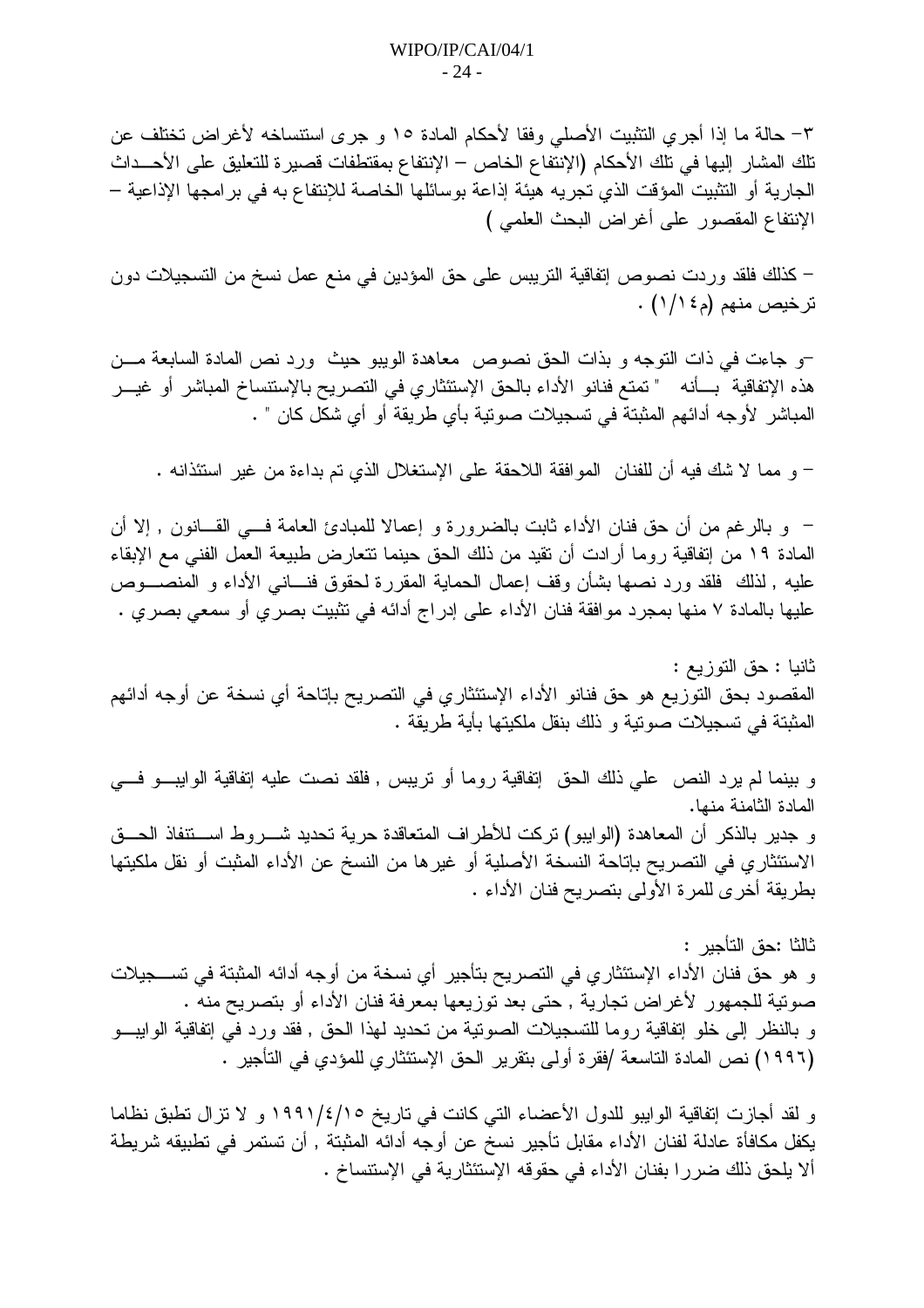ر ابعا : حقٍّ إتَّاحة الأداء المثبت : لم يرد في النريبس أو في إنفاقية روما أي نعريف لحق إناحة الأداء المثبت , مما أثار جــدلا حــول تحديد ماهية هذا الحق .

لذلك فقد ورد نص المادة العاشرة من إنفاقية الوايبو التي اعتمدها المؤتمر الدبلوماسي في ٢٠ ديسمبر ١٩٩٦ بأن حق إتاحة الأداء المثبت هو "حق استئثار ي" لفنان الأداء في النصريح بإتاحة أوجه أدائه المثبتة في تسجيلات صونية للجمهور بوسائل سلكية أو لا سلكية بما بمن أفراد مـــن الجمهـــور مـــن الإطلاع عليها من مكان و في وقت يختار هما الواحد منهم بنفسه "

٢- منتجو التسجيلات الصوتية : تعريف منتج التسجيل الصوتي : هو الشخص الطبيعي أو المعنوي الذي يقوم بتثبيــت الأصــــوات أو الأداء أو غير ذلك من الأصوات لأول مرة . ويتمتع منتجو التسجيلات الصونية بعدد من الحقوق المالية الإستئثارية التسي تمنسع مسن إستغلال نسجيلاتهم أو إناحتها علنيا دون موافقة منهم .

موقف إتفاقية روما : أعطت إتفاقية روما في المادة ١٠ لمنتجي التسجيلات الصوتية حقا إستئثاريا في شأن الإستتساخ , فللمنتج أن يصرح أو يحظر إستتساخ التسجيل .

و أوجبت الإتفاقية على من ينتفع بالتسجيل الصوتي المنشور لأغراض تجارية أو نسخة لإذاعتــــه أو نقله للجمهور أن يدفع مكافأة عادلة للفنان أو منتج التسجيلات أو كليهما .

كذلك أعطت إتفاقية تريبس أيضا منتجو التسجيلات الصوتية حق إجازة النسخ المباشر أو غير المباشر لتسجيلاتهم الصوتية أو منعه (٢/١٤) و حق إجازة حظر التأجير .

وفي اتفاقية الوابيو فقد قسمت الحقوق المخولة لمنتج التسجيلات إلى حـــق الإستتســــاخ و التوزيــــع و التأجير و الإتاحة , و أعطيت للمنتج جميع هذه الحقوق بصورة إستئثارية , و بذلك فلم تختلــف عـــن حقوق فنانبي الأداء . كذلك فقد قررت إتفاقية الوابيو حق لفناني الأداء و منتجي التسجيلات الصوتية في مكافأة عادلة واحدة مقابل الإنتفاع بالمصنف و اعتبرت التسجيلات الصونية المتاحة بحيث يمكن لأى فرد من الجمهــور الإطلاع عليها في المكان و الزمان الذي يريده كما لو كانت نشرت لأغراض تجارية .

مدة الحماية الممنوحة لفناني الأداء و منتجى التسجيلات الصونية وردت نصوص إتفاقية تريبس بأن تكون فترة الحماية ٥٠ سنة على الأقل تبدأ إعتبــارا مـــن الســـنة النقويمية التي تم فيها التسجيل الأصلي أو حدث فيها الأداء .